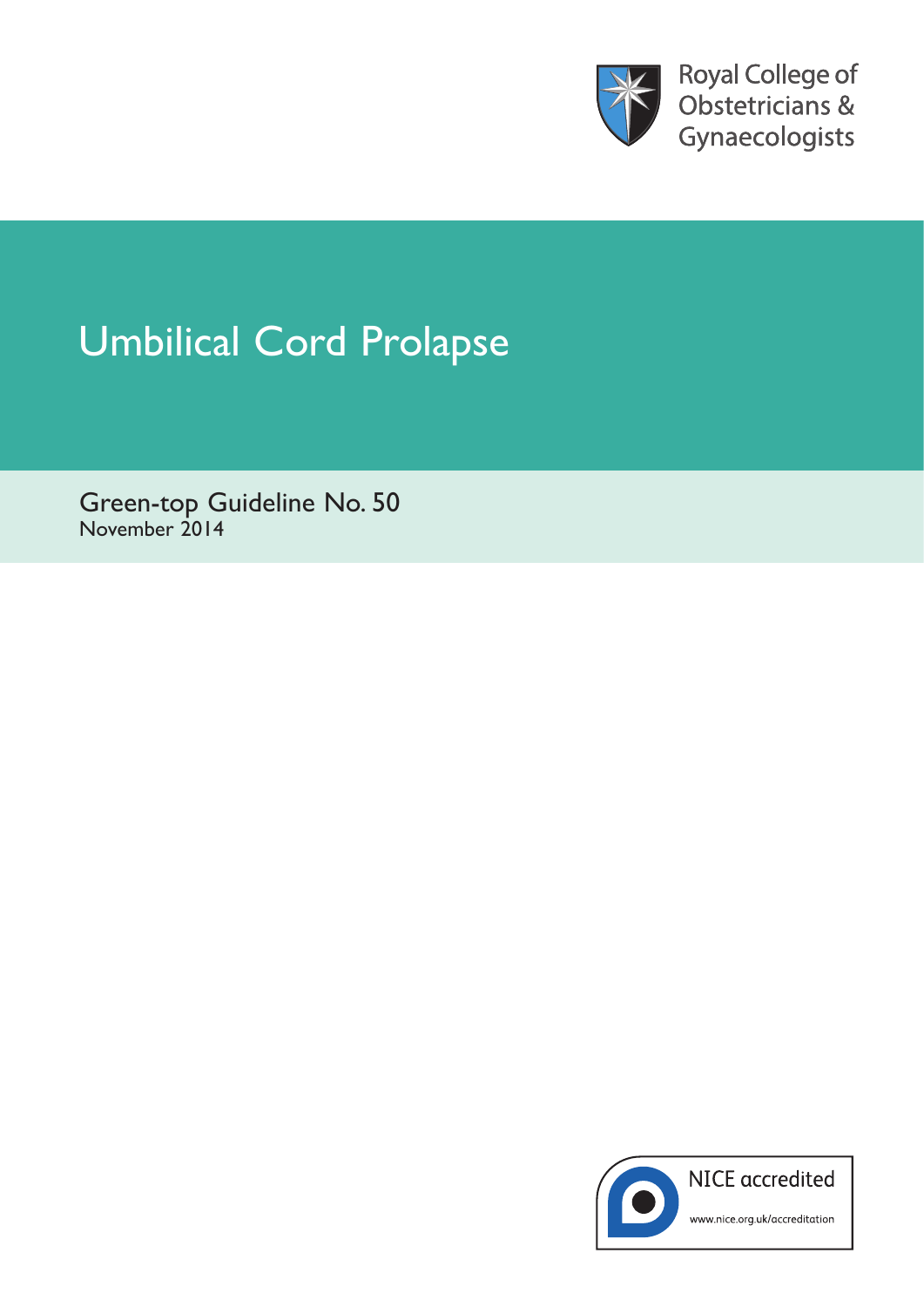# Umbilical Cord Prolapse

This is the second edition of this guideline. It replaces the first edition which was published in 2008 under the same title.

## **Executive summary of recommendations**

#### *Clinical issues*

What factors are associated with a higher chance of cord prolapse?

**Clinicians need to be aware of several clinical factors associated with umbilical cord prolapse.** 

Can cord presentation be detected antenatally?

**Routine ultrasound examination is not sufficiently sensitive or specific for identification of cord presentation antenatally and should not be performed to predict increased probability of cord prolapse, unless in the context of a research setting.**

**Selective ultrasound screening can be considered for women with breech presentation at term who are considering vaginal birth.**

#### Can cord prolapse or its effects be avoided?

**With transverse, oblique or unstable lie, elective admission to hospital after 37+0 weeks of gestation should be discussed and women in the community should be advised to present urgently if there are signs of labour or suspicion of membrane rupture.**

**Women with non-cephalic presentations and preterm prelabour rupture of membranes should be recommended inpatient care.**

**Artificial membrane rupture should be avoided whenever possible if the presenting part is mobile and/or high.**

**If it becomes necessary to rupture the membranes with a high presenting part, this should be performed with arrangements in place for immediate caesarean section.**

**Upward pressure on the presenting part should be kept to a minimum in women during vaginal examination and other obstetric interventions in the context of ruptured membranes because of the risk of upward displacement of the presenting part and cord prolapse.**

**Rupture of membranes should be avoided if on vaginal examination the cord is felt below the presenting part. When cord presentation is diagnosed in established labour, caesarean section is usually indicated.**

#### When should cord prolapse be suspected?

**Cord presentation or prolapse should be excluded at every vaginal examination in labour and after spontaneous rupture of membranes if risk factors are present.**

**In addition to the national guidance for fetal heart rate monitoring in labour, the fetal heart rate should be auscultated after every vaginal examination in labour and after spontaneous membrane rupture.**

**Cord prolapse should be suspected when there is an abnormal fetal heart rate pattern, especially if such changes commence soon after membrane rupture, either spontaneous or artificial.**

**Speculum and/or digital vaginal examination should be performed when cord prolapse is suspected.**

**C**

 $\checkmark$ 

**D**

| ______ |  |
|--------|--|
|        |  |
|        |  |
|        |  |
|        |  |
|        |  |
|        |  |
|        |  |

 $\checkmark$ 

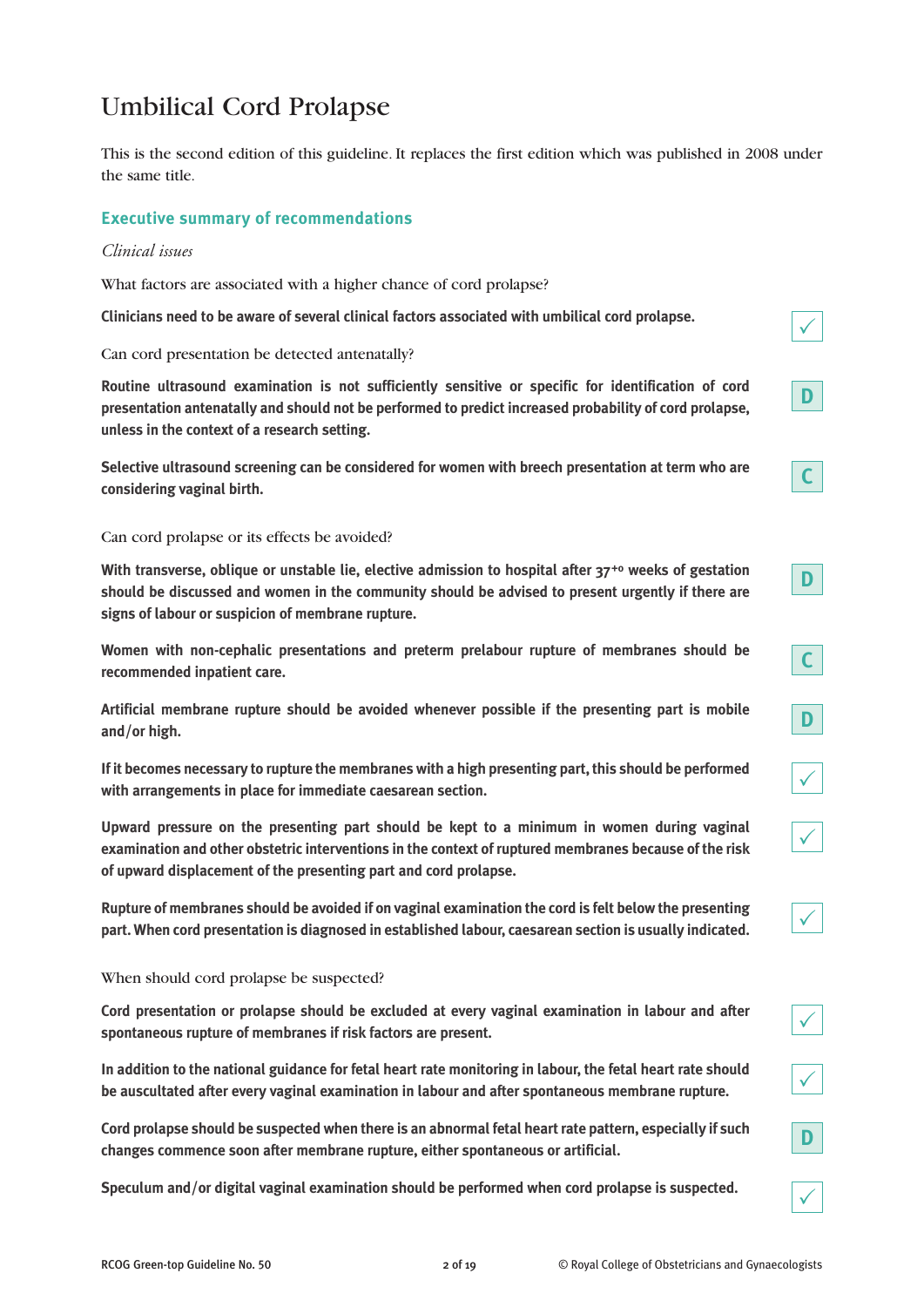**When spontaneous rupture of membranes occurs, if there is normal fetal heart rate monitoring and there are no risk factors for cord prolapse, then a routine vaginal examination is not indicated.**

What is the optimal initial management of cord prolapse in a fully equipped hospital setting?

**When cord prolapse is diagnosed before full dilatation, assistance should be immediately called and preparations made for immediate birth in theatre.**

**There are insufficient data to evaluate manual replacement of the prolapsed cord above the presenting part to allow continuation of labour. This practice is not recommended.**

**To prevent vasospasm, there should be minimal handling of loops of cord lying outside the vagina.**

**To prevent cord compression, it is recommended that the presenting part be elevated either manually or by filling the urinary bladder.**

**Cord compression can be further reduced by the mother adopting the knee–chest or left lateral (preferably with head down and pillow under the left hip) position.**

**Tocolysis can be considered while preparing for caesarean section if there are persistent fetal heart rate abnormalities after attempts to prevent compression mechanically, particularly when birth is likely to be delayed.**

**Although the measures described above are potentially useful during preparation for birth, they must not result in unnecessary delay.**

What is the optimal mode of birth with cord prolapse?

**Caesarean section is the recommended mode of delivery in cases of cord prolapse when vaginal birth is not imminent in order to prevent hypoxic acidosis.**

**A category 1 caesarean section should be performed with the aim of achieving birth within 30 minutes or less if the cord prolapse is associated with a suspicious or pathological fetal heart rate pattern but without compromising maternal safety.**

**Category 2 caesarean birth can be considered for women in whom the fetal heart rate pattern is normal, but continuous assessment of the fetal heart trace is essential. If the cardiotocograph (CTG) becomes abnormal, re-categorisation to category 1 birth should immediately be considered.**

**Discussion with the anaesthetist should take place to decide on the appropriate form of anaesthesia. Regional anaesthesia can be considered in consultation with an experienced anaesthetist.**

**Verbal consent is satisfactory for category 1 caesarean section.**

**Vaginal birth, in most cases operative, can be attempted at full dilatation if it is anticipated that birth would be accomplished quickly and safely, using standard techniques and taking care to avoid impingement of the cord when possible.**

**Breech extraction is appropriate under some circumstances, for example, after internal podalic version for a second twin.**

**A practitioner competent in the resuscitation of the newborn should attend all births that follow cord prolapse.**

**Paired cord blood samples should be taken for pH and base excess measurement.**

| $\overline{\mathbf{D}}$<br>I                         |
|------------------------------------------------------|
| $\boxed{\mathbf{D}}$                                 |
| $\boxed{\mathsf{D}}$                                 |
| I<br>$\overline{\phantom{a}}$                        |
| $\lceil$<br>I                                        |
| $\overline{\phantom{a}}$<br>$\overline{\phantom{0}}$ |
|                                                      |
| $\overline{\phantom{a}}$<br>$\overline{\mathsf{B}}$  |
| $\overline{\mathbf{B}}$                              |

 $\checkmark$ 

| ╱ |  |
|---|--|
|   |  |



**D**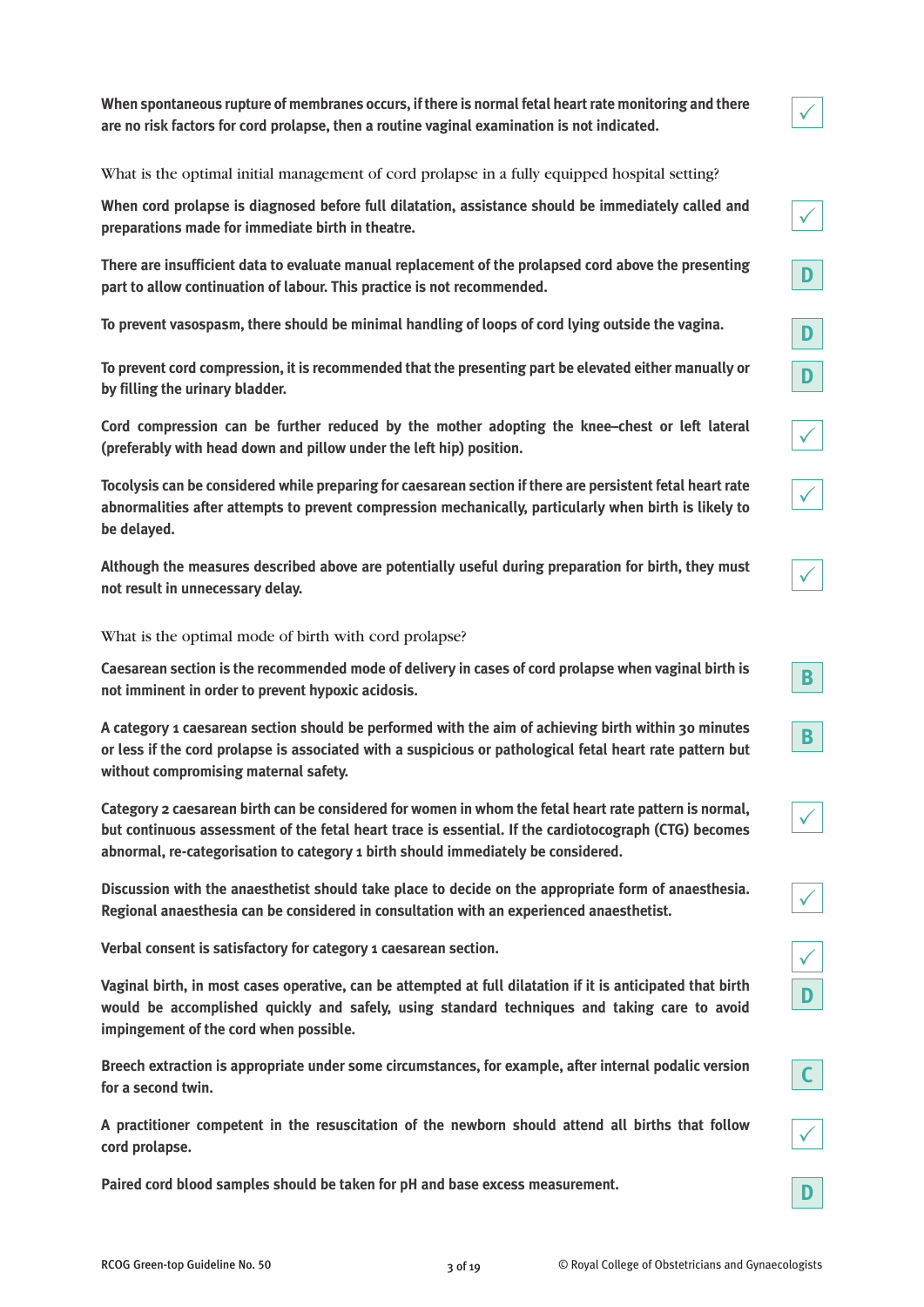What is the optimal management in community settings?

**Midwives should assess the risk of cord prolapse for women requesting home birth or birth in centres without facilities for immediate caesarean section and at the start of labour in the community.**

**Women with known cord prolapse should be advised by telephone to assume the knee–chest face-down position while waiting for hospital transfer.**

**During emergency ambulance transfer, the knee–chest position is potentially unsafe and the exaggerated Sims position (left lateral with pillow under hip) should be used.**

**All women with cord prolapse should be advised to be transferred to the nearest consultant-led unit for birth, unless an immediate vaginal examination by a competent professional reveals that a spontaneous vaginal birth is imminent.**

**The presenting part should be elevated during transfer either manually or by using bladder distension. It is recommended that community midwives carry a Foley catheter for this purpose and equipment for fluid infusion.**

**To prevent vasospasm, there should be minimal handling of loops of cord lying outside the vagina.**

What is the optimal management of cord prolapse at the threshold of viability?

**Expectant management should be discussed for cord prolapse complicating pregnancies with a gestational age at the threshold of viability (23+0 to 24+6 weeks).**

**Clinicians should be aware that there is no evidence to support replacement of the cord into the uterus when prolapse occurs at or before the threshold of viability.**

**Women should be counselled on both continuation and termination of pregnancy following cord prolapse at the threshold of viability.**

Should delayed cord clamping (DCC) be used after cord prolapse?

**Delayed cord clamping can be considered if a baby is uncompromised at birth.**

**Immediate resuscitation should take priority over DCC when the baby is unwell at birth.**

# *Clinical governance*

Explanation of events

**An opportunity to discuss the events should be offered to the woman (possibly with her companions in labour) at a mutually convenient time.**

**Training** 

**All staff involved in maternity care should receive training in the management of obstetric emergencies including the management of cord prolapse.**

**Training for cord prolapse should be multidisciplinary and include team rehearsals.**

Clinical incident reporting

**Clinical incident forms should be submitted for all cases of cord prolapse.**

#### Documentation

**Preformatted sheets should be considered for the recording of clinical events related to cord prolapse.**

 $\checkmark$ 

**D**

**D**

**B**

 $\checkmark$ 

**D**

**B**

 $\checkmark$ 

**D**

**D**

**D**

**D**

 $\checkmark$ 

 $\checkmark$ 

**D**

**D**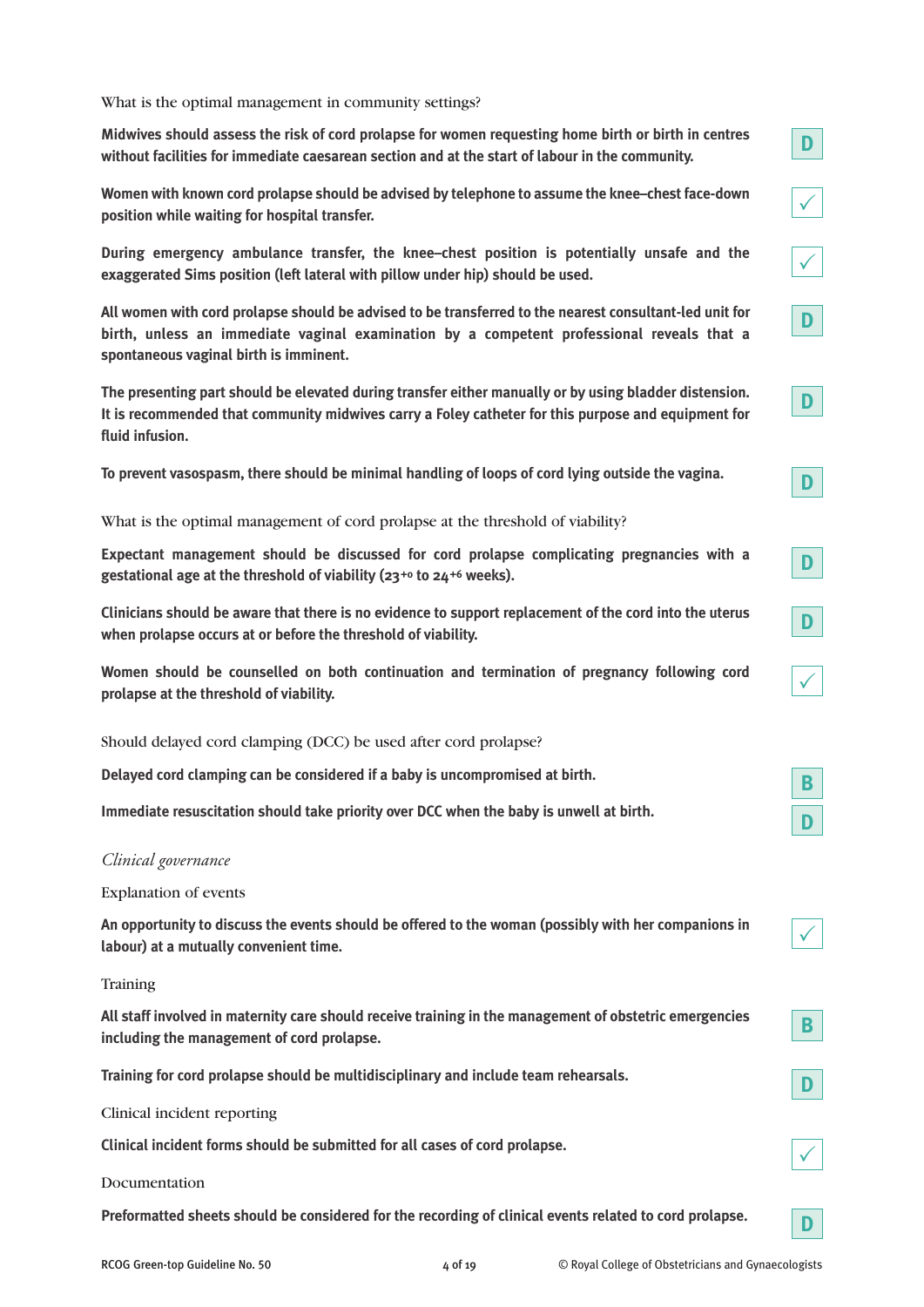#### **1. Purpose and scope**

The purpose of this guideline is to describe the prevention, diagnosis and management of cord prolapse. It addresses those women who are pregnant and at high risk or with a diagnosis of cord prolapse in both hospital and community settings. Pregnancies with cord prolapse before  $23^{+0}$  weeks are not covered by this guideline. All later gestations are covered by the guidance, including those pregnancies at the threshold of viability.

## **2. Introduction and background epidemiology**

Cord prolapse has been defined as the descent of the umbilical cord through the cervix alongside (occult) or past (overt) the presenting part in the presence of ruptured membranes.1,2 Cord presentation is the presence of the umbilical cord between the fetal presenting part and the cervix, with or without intact membranes. The overall incidence of cord prolapse ranges from  $0.1$ – $0.6\%$ <sup>1,3–11</sup> In the case of breech presentation, the incidence is higher at 1%.12 The incidence is influenced by population characteristics and is higher when there is a greater percentage of multiple gestations.<sup>13</sup>

Cases of cord prolapse consistently feature in perinatal mortality enquiries.<sup>14–16</sup> One large study found a perinatal mortality rate of 91 per 1000.1 Prematurity and congenital malformation account for the majority of adverse outcomes associated with cord prolapse in hospital settings,<sup>1</sup> but birth asphyxia is also associated with cord prolapse.<sup>1,9</sup> Perinatal death has been described with normally formed term babies, especially during home births.<sup>1,15,17</sup> Delay in diagnosis to delivery because transfer to hospital is required appears to be a contributing factor.<sup>1</sup>

The principal causes of asphyxia in this context are thought to be cord compression and umbilical arterial vasospasm preventing venous and arterial blood flow to and from the fetus. There is a paucity of long-term follow-up data of babies born alive after cord prolapse in both hospital and community settings.

The management of cord prolapse is currently one of the labour ward Minimum Data Sets for skills and drills training mandated by the Clinical Negligence Scheme for Trusts (CNST) in England [http://www.nhsla.com/ safety/Documents/CNST%20Maternity%20Standards%202013-14.pdf] and is a guideline mandated by the Welsh Risk Pool [http://www.wales.nhs.uk/sitesplus/955/page/52730] and Clinical Negligence and Other Risks Indemnity Scheme (CNORIS) [http://www.clo.scot.nhs.uk/our-services/cnoris.aspx] maternity risk management standards in Wales and Scotland respectively.

#### **3. Identification and assessment of evidence**

This guideline was developed in accordance with standard methodology for producing RCOG Green-top Guidelines. MEDLINE, EMBASE, the Cochrane Database of Systematic Reviews, the Cochrane Central Register of Controlled Trials (CENTRAL), the Database of Abstracts of Reviews of Effects (DARE), the ACP Journal Club and Ovid database were searched. The search was restricted to articles published between June 2005 and October 2012 and limited to humans and the English language. A top-up literature search was performed in July 2014. Search terms included 'umbilical cord', 'cord', 'cord prolapse', 'delayed cord clamping' and 'funic (cord)'. Selection of articles for analysis and review was then made based on relevance to objectives. Further documents were obtained by the use of free text terms and hand searches.

The levels of evidence and the grades of recommendations used in this guideline originate from the guidance by the Scottish Intercollegiate Guidelines Network Grading Review Group<sup>18</sup> that incorporates formal assessment of the methodological quality, quantity, consistency and applicability of the evidence base.

Because of the emergent nature and rare incidence of the condition, there are no randomised controlled trials comparing interventions. There are a large number of case reports, case–control studies and case series. Some studies have simply used the general population as a control group. Other studies have controlled for known confounding variables.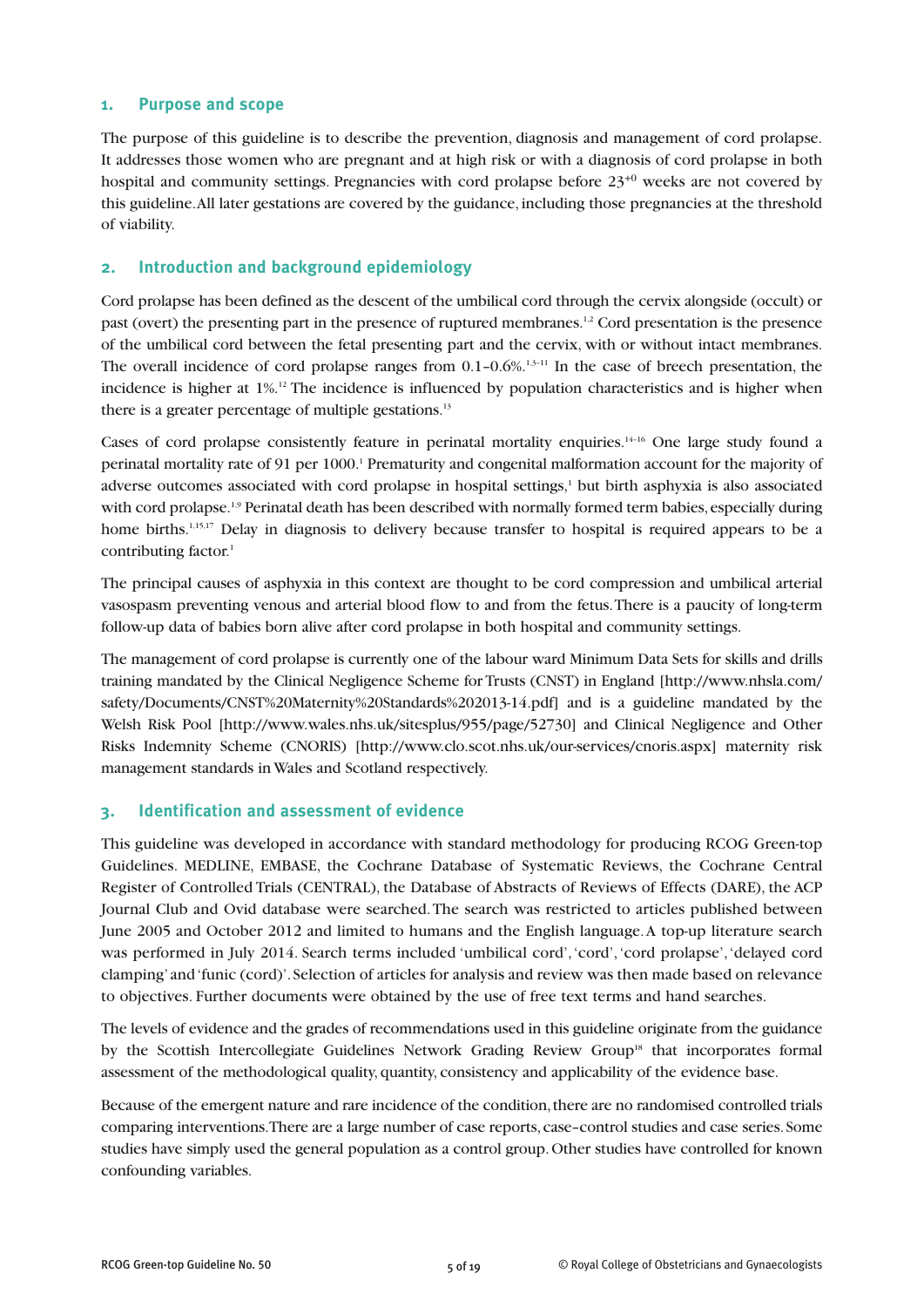# **4. Clinical issues**

*4.1 What factors are associated with a higher chance of cord prolapse?*

**Clinicians need to be aware of several clinical factors associated with umbilical cord prolapse.**

Several clinical features are associated with cord prolapse and they are shown in Table 1 below.<sup>1,5,7,9,10,19,20</sup>

#### **Table 1:** Associations with cord prolapse (and cord presentation)

| General                                                                                                      | <b>Procedure-related</b>                                  |
|--------------------------------------------------------------------------------------------------------------|-----------------------------------------------------------|
| Multiparity                                                                                                  | Artificial rupture of membranes with high presenting part |
| Low birthweight $(< 2.5 \text{ kg})$                                                                         | Vaginal manipulation of the fetus with ruptured membranes |
| Preterm labour $(< 37^{+0}$ weeks)                                                                           | External cephalic version (during procedure)              |
| Fetal congenital anomalies                                                                                   | Internal podalic version                                  |
| <b>Breech presentation</b>                                                                                   | Stabilising induction of labour                           |
| Transverse, oblique and unstable lie*                                                                        | Insertion of intrauterine pressure transducer             |
| Second twin                                                                                                  | Large balloon catheter induction of labour                |
| Polyhydramnios                                                                                               |                                                           |
| Unengaged presenting part                                                                                    |                                                           |
| Low-lying placenta                                                                                           |                                                           |
| *Unstable lie is when the longitudinal axis of the fetus (lie) is changing repeatedly after $37^{+0}$ weeks. |                                                           |

Interventions can result in cord prolapse, with approximately half of the cases reported being preceded by obstetric intervention.<sup>21</sup>The manipulation of the fetus during external cephalic version, internal podalic version of the second twin, manual rotation, placement of intrauterine pressure catheters (with or without prior membrane rupture)<sup>21,22</sup> and artificial rupture of membranes,<sup>11,21</sup> particularly in the presence of an unengaged presenting part, are the interventions that most frequently precede cord prolapse. In general, these factors predispose to cord prolapse by preventing close application of the presenting part to the lower part of the uterus and/or pelvic brim. Evidence

One study of induction of labour using transcervical balloon catheters showed a significant increase in the rate of cord presentation after inflation with saline above  $180$  ml.<sup>20</sup> Evidence level 2+

Amnioinfusion is used for suspected umbilical cord compression in labour. Large studies would be required to detect an increased risk of cord prolapse associated with this intervention,<sup>23</sup> but this is not practised widely in the UK.24

Artificial membrane rupture can precede cord prolapse.<sup>11,21</sup> However, in a recent Cochrane systematic review of amniotomy for augmenting spontaneous labour there was no difference between the two groups (artificial rupture of the membranes [ARM] versus no ARM) in the incidence of cord prolapse (RR 1.00, 95% CI 0.14–7.10). This would suggest that artificial membrane rupture in this context carries a low risk of cord prolapse provided clinical judgement is made as to its safety in individual women.<sup>24</sup>

Some authorities have speculated that cord abnormalities, such as true knots, low content of Wharton's jelly or a single umbilical artery, are associated with a higher chance of cord prolapse.<sup>25–28</sup>

Induction of labour with prostaglandins is not associated with a higher chance of cord prolapse.<sup>1,29</sup>

#### *4.2 Can cord presentation be detected antenatally?*

**Routine ultrasound examination is not sufficiently sensitive or specific for identification of cord presentation antenatally and should not be performed to predict increased probability of cord prolapse, unless in the context of a research setting.**



level 3

 $\checkmark$ 

Evidence level 1++

Evidence level 2+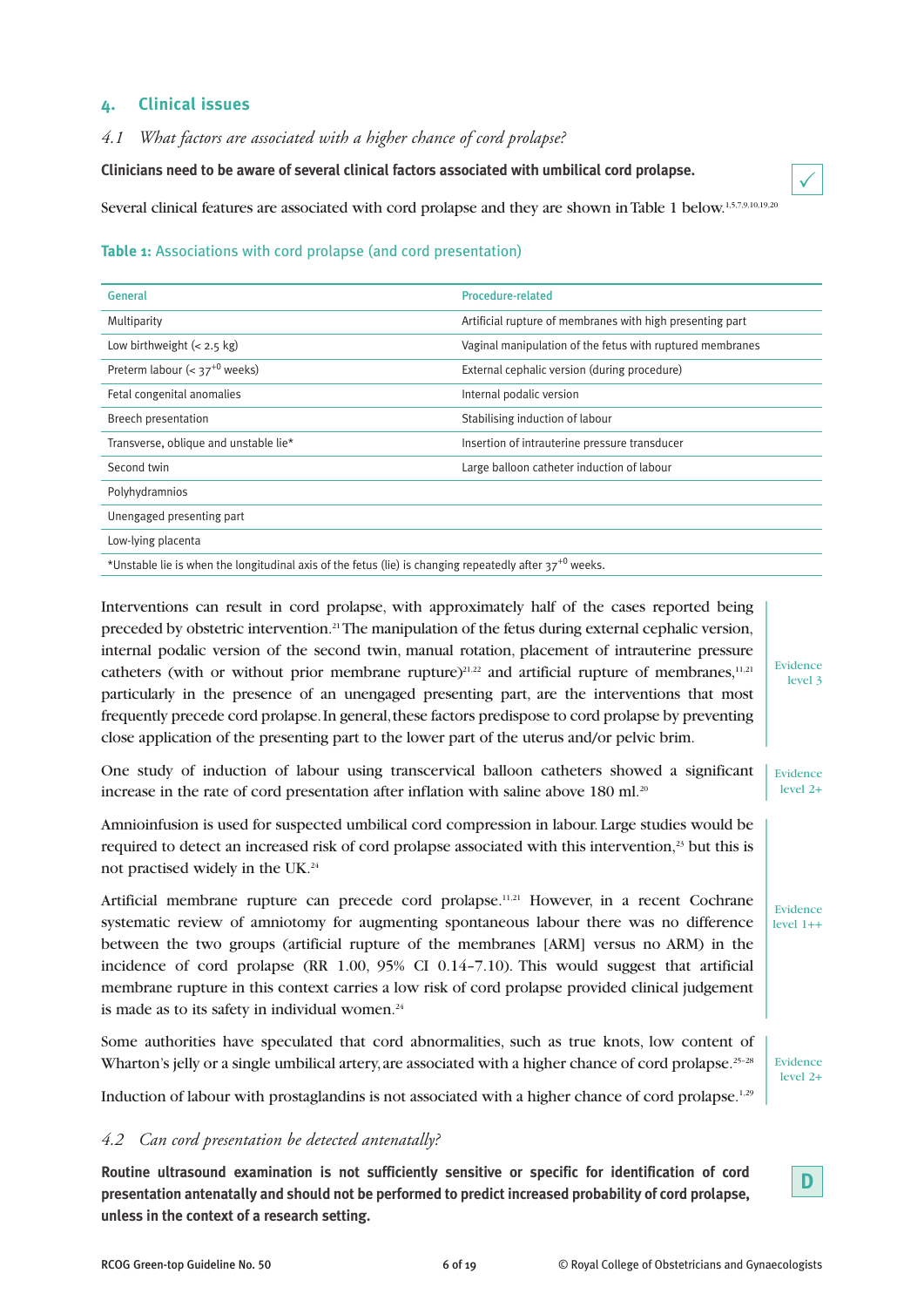In a Canadian study, cord prolapse was preceded by the identification of cord presentation at routine ultrasound (real time with colour mapping) in only 12.5% of cases. Just one of 13 cases of suspected cord presentation developed cord prolapse.<sup>30</sup>

A cohort study with historical controls looked at the effect of weekly transvaginal ultrasound screening for cord presentation in women with a breech presentation beyond  $36^{+0}$  weeks of gestation. Elective caesarean section was recommended for persistent cord presentation. There was a 4% cord presentation rate. In the women who underwent the screening there were no cases of cord prolapse in a 10-year period. In the women who had not undergone screening, there were ten cases of cord prolapse in an 11-year period with one perinatal death.<sup>31</sup> This intervention has the potential to help give women more information to make an informed choice if their baby is of breech presentation and they want to consider a vaginal breech birth.

# *4.3 Can cord prolapse or its effects be avoided?*

**With transverse, oblique or unstable lie, elective admission to hospital after 37+0 weeks of gestation should be discussed and women in the community should be advised to present urgently if there are signs of labour or suspicion of membrane rupture.**

**Women with non-cephalic presentations and preterm prelabour rupture of membranes should be recommended inpatient care.**

**Artificial membrane rupture should be avoided whenever possible if the presenting part is mobile and/or high.**

**If it becomes necessary to rupture the membranes with a high presenting part, this should be performed with arrangements in place for immediate caesarean section.**

**Upward pressure on the presenting part should be kept to a minimum in women during vaginal examination and other obstetric interventions in the context of ruptured membranes because of the risk of upward displacement of the presenting part and cord prolapse.**

**Rupture of membranes should be avoided if on vaginal examination the cord is felt below the presenting part. When cord presentation is diagnosed in established labour, caesarean section is usually indicated.**

One study that evaluated outcomes in 29 women with transverse or unstable lie after  $37^{+0}$  weeks of gestation found that, when managed expectantly as outpatients, five (17%) eventually presented in labour with a persistent transverse lie. Major complications included two cord prolapses and one neonatal death<sup>32</sup>

Labour in the context of an abnormal lie is usually an indication for immediate caesarean section. Similarly, ruptured membranes with an abnormal lie may be an indication to expedite delivery by caesarean section, although this will depend on gestational age.32

Women with preterm prelabour rupture of membranes with non-cephalic presentations appear to have a significantly higher risk of cord prolapse when compared with their cephalic counterparts.<sup>33</sup>

To reduce the likelihood of cord prolapse, which may occur at the time of amniotomy, the National Institute for Health and Care Excellence (NICE)<sup>34</sup> recommends that before induction of labour, engagement of the presenting part should be assessed. Obstetricians and midwives should palpate for umbilical cord presentation during the preliminary vaginal examination and avoid dislodging the baby's head. NICE also recommended that amniotomy should be avoided if the baby's head is high.

Evidence  $level 2+$ 

 $\checkmark$ 

Evidence level 3

 $\checkmark$ 

**D**

**C**

**D**

**C**

Evidence level 3

Evidence level 2+

Evidence level 4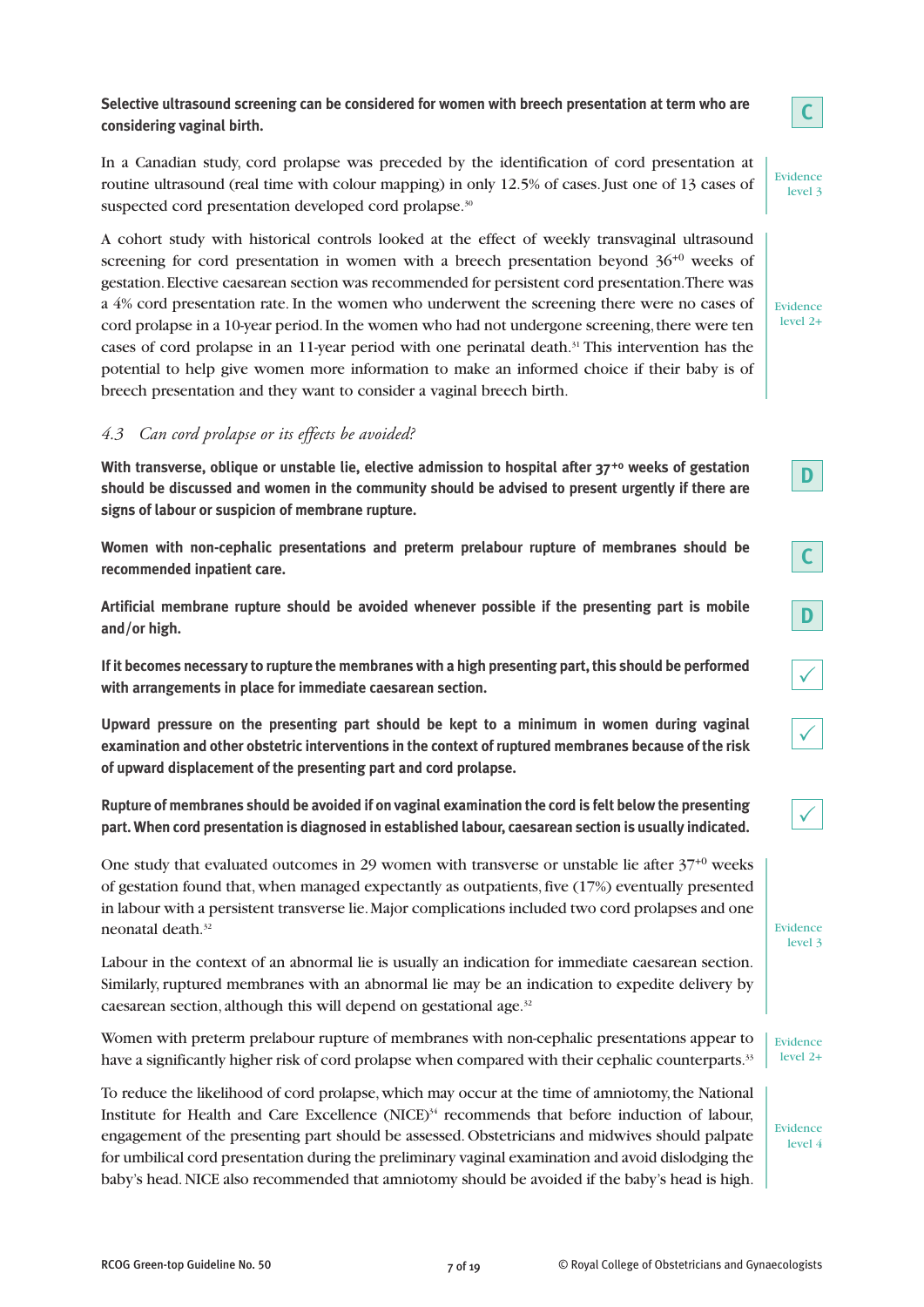#### *4.4 When should cord prolapse be suspected?*

**Cord presentation or prolapse should be excluded at every vaginal examination in labour and after spontaneous rupture of membranes if risk factors are present.**

**In addition to the national guidance for fetal heart rate monitoring in labour, the fetal heart rate should be auscultated after every vaginal examination in labour and after spontaneous membrane rupture.**

**Cord prolapse should be suspected when there is an abnormal fetal heart rate pattern, especially if such changes commence soon after membrane rupture, either spontaneous or artificial.**

**Speculum and/or digital vaginal examination should be performed when cord prolapse is suspected.**

**When spontaneous rupture of membranes occurs, if there is normal fetal heart rate monitoring and there are no risk factors for cord prolapse, then a routine vaginal examination is not indicated.**

Vaginal examination and membrane rupture can provoke cord prolapse (see Table 1).<sup>5</sup>

Mismanagement of abnormal fetal heart rate patterns is a feature identified in perinatal death associated with cord prolapse. Bradycardia or variable fetal heart rate decelerations have been associated with cord prolapse and their presence should prompt vaginal examination.<sup>35</sup> In one series of 89 cases of cord prolapse in women being monitored electronically, each case had abnormalities of the fetal heart rate; 66% had variable decelerations and 34% had a prolonged deceleration of more than 1 minute or persistent bradycardia.<sup>36</sup>

Prompt vaginal examination is the most important aspect of diagnosis and should be performed if there is a particularly high risk of cord prolapse: for example, rupture of membranes with high presenting part or rupture of membranes with polyhydramnios.

Cord presentation and prolapse may occur without outward physical signs and with a normal fetal heart rate pattern and might first be diagnosed at routine vaginal examination in labour.<sup>1</sup> Evidence level 2+

#### *4.5 What is the optimal initial management of cord prolapse in a fully equipped hospital setting?*

**When cord prolapse is diagnosed before full dilatation, assistance should be immediately called and preparations made for immediate birth in theatre.**

**There are insufficient data to evaluate manual replacement of the prolapsed cord above the presenting part to allow continuation of labour. This practice is not recommended.**

**To prevent vasospasm, there should be minimal handling of loops of cord lying outside the vagina.**

**To prevent cord compression, it is recommended that the presenting part be elevated either manually or by filling the urinary bladder.**

**Cord compression can be further reduced by the mother adopting the knee–chest or left lateral (preferably with head down and pillow under the left hip) position.**

**Tocolysis can be considered while preparing for caesarean section if there are persistent fetal heart rate abnormalities after attempts to prevent compression mechanically, particularly when birth is likely to be delayed.**

**Although the measures described above are potentially useful during preparation for birth, they must not result in unnecessary delay.**

Umbilical cord replacement by digital elevation has been advocated for managing cord prolapse in order to allow labour to continue. In a series of eight cases of cord prolapse, the procedure was not Evidence level 3





| e      |
|--------|
| ł<br>۳ |

| ł<br>٧ |  |  |
|--------|--|--|
|--------|--|--|

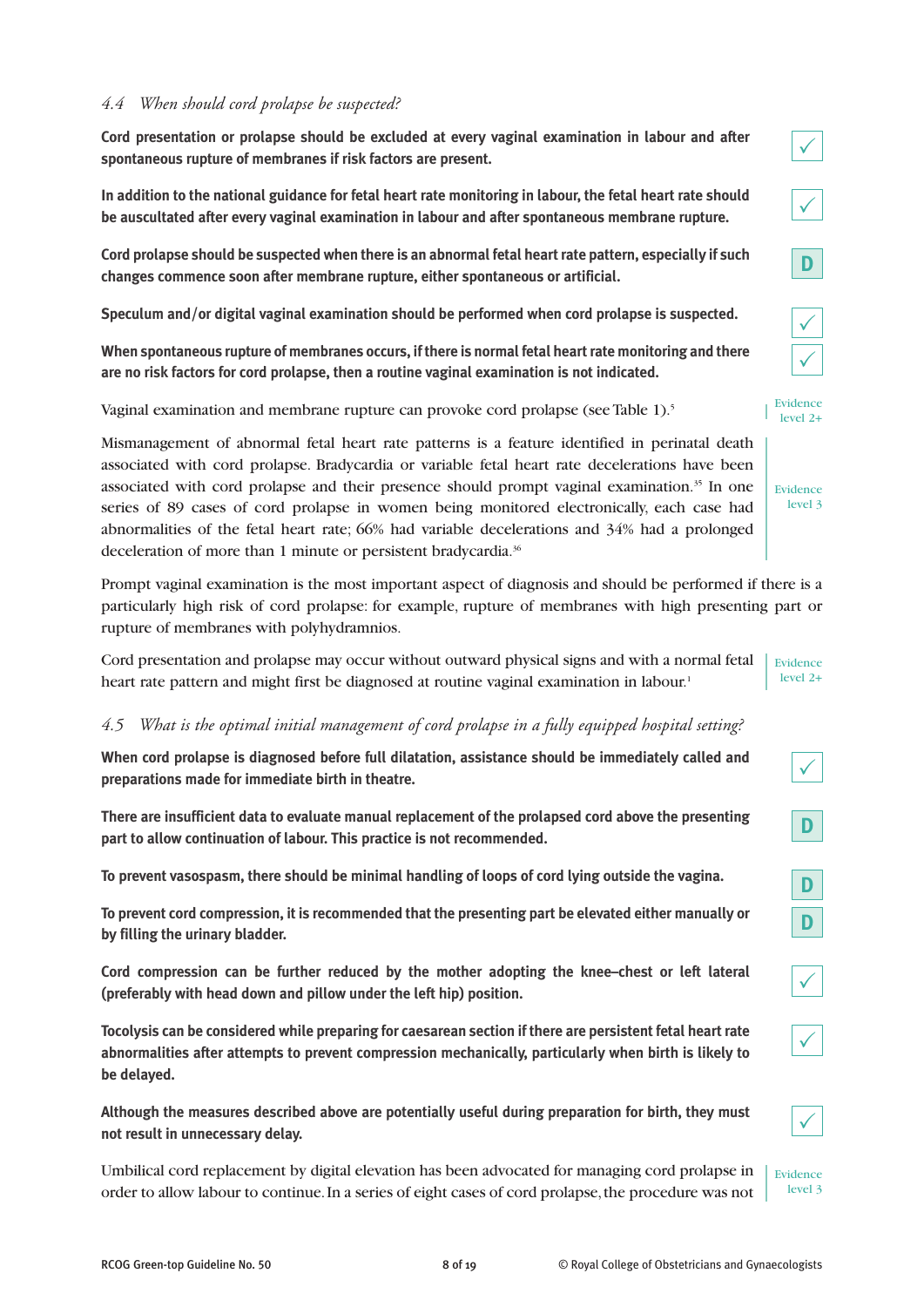possible in one woman and vaginal birth was imminent in another two. The prolapsed cord was successfully replaced in the five other women. The prolapsed segment was described as short in all five. Continuous fetal heart rate monitoring was used before, during and after the replacement. Typically there was a prolonged deceleration of 4 minutes during the replacement. Two fetuses (40%) had persistent cardiotocographic abnormalities after the reduction and in both the umbilical artery blood gas pH was less than 7.25 after birth. There were no neonatal deaths or Apgar scores of less than 7 at 5 minutes, but other short- or long-term outcome measures of neonatal morbidity were not reported.<sup>37</sup> In this study all five women where replacement was successful had a vaginal birth. These data are insufficient to support cord replacement and this should not be used outside a clinical trial. There have been no studies in which cord replacement has been used as a temporary measure while preparing for caesarean section.

There are concerns that manipulation of the cord or exposure to air may cause reactive vasoconstriction and fetal hypoxic acidosis.2,38,39 Some authorities advise that swabs soaked in warm saline are wrapped around the cord but this is of unproven benefit.<sup>37,38</sup> Evidence

Elevation of the presenting part is thought to reduce pressure on the umbilical cord and prevent vascular occlusion. There have been no randomised controlled trials but its use has been associated with a high chance of good outcome. Displacement of the presenting part was assessed in 132 cases in a large Oxford study.1After excluding death due to extreme prematurity and lethal anomaly, there was only one death from asphyxia in the remaining 121 cases. This death was associated with the delay incurred by having to transfer into hospital from home.

Manual elevation is achieved by inserting two fingers of a gloved hand into the vagina and pushing the presenting part upwards. A variation is to remove the hand from the vagina once the presenting part is above the pelvic brim and apply continuous suprapubic pressure upwards.40 Excessive displacement may encourage more cord to prolapse. If the diagnosis-to-birth interval is likely to be prolonged, elevation through bladder filling may be more practical. Bladder filling can be achieved quickly by inserting the end of a blood giving set into a Foley catheter. The catheter should be clamped once 500–750 ml have been instilled. It is essential to empty the bladder again just before any attempt to assist birth, be it vaginal or caesarean section.

In the original description of bladder filling by Vago,<sup>41</sup> the procedure was performed in moderate Trendelenburg position (head-down tilt). There was one neonatal death in 28 cases, with a decisionto-delivery interval of 25 to 115 minutes. In a second study,<sup>42</sup> 88 cases of cord prolapse in the first stage were treated with bladder instillation before caesarean section. There were no fetal deaths despite a diagnosis-to-delivery interval of more than 30 minutes for 48 women. Chetty et al.<sup>43</sup> recorded no perinatal deaths in 24 cases similarly managed with an average diagnosis-to-delivery interval of 65 minutes.

Bladder filling to further displace the presenting part if manual displacement is already taking place does not improve neonatal outcomes any further.<sup>44</sup>

The knee–chest and head-down positions have not been evaluated for the management of cord prolapse independently of other interventions.

Tocolysis has been used to reduce contractions and limit bradycardia, including in women with cord prolapse.<sup>45–47</sup> The suggested tocolytic regimen is terbutaline 0.25 mg subcutaneously.<sup>38,39,48,49</sup> Evidence level 3

#### *4.6 What is the optimal mode of birth with cord prolapse?*

**Caesarean section is the recommended mode of delivery in cases of cord prolapse when vaginal birth is not imminent in order to prevent hypoxic acidosis.**

**A category 1 caesarean section should be performed with the aim of achieving birth within 30 minutes or less if the cord prolapse is associated with a suspicious or pathological fetal heart rate pattern but without compromising maternal safety.**

Evidence level 3

Evidence level 2++

level 4

Evidence level 4

Evidence level 3

**B**

**B**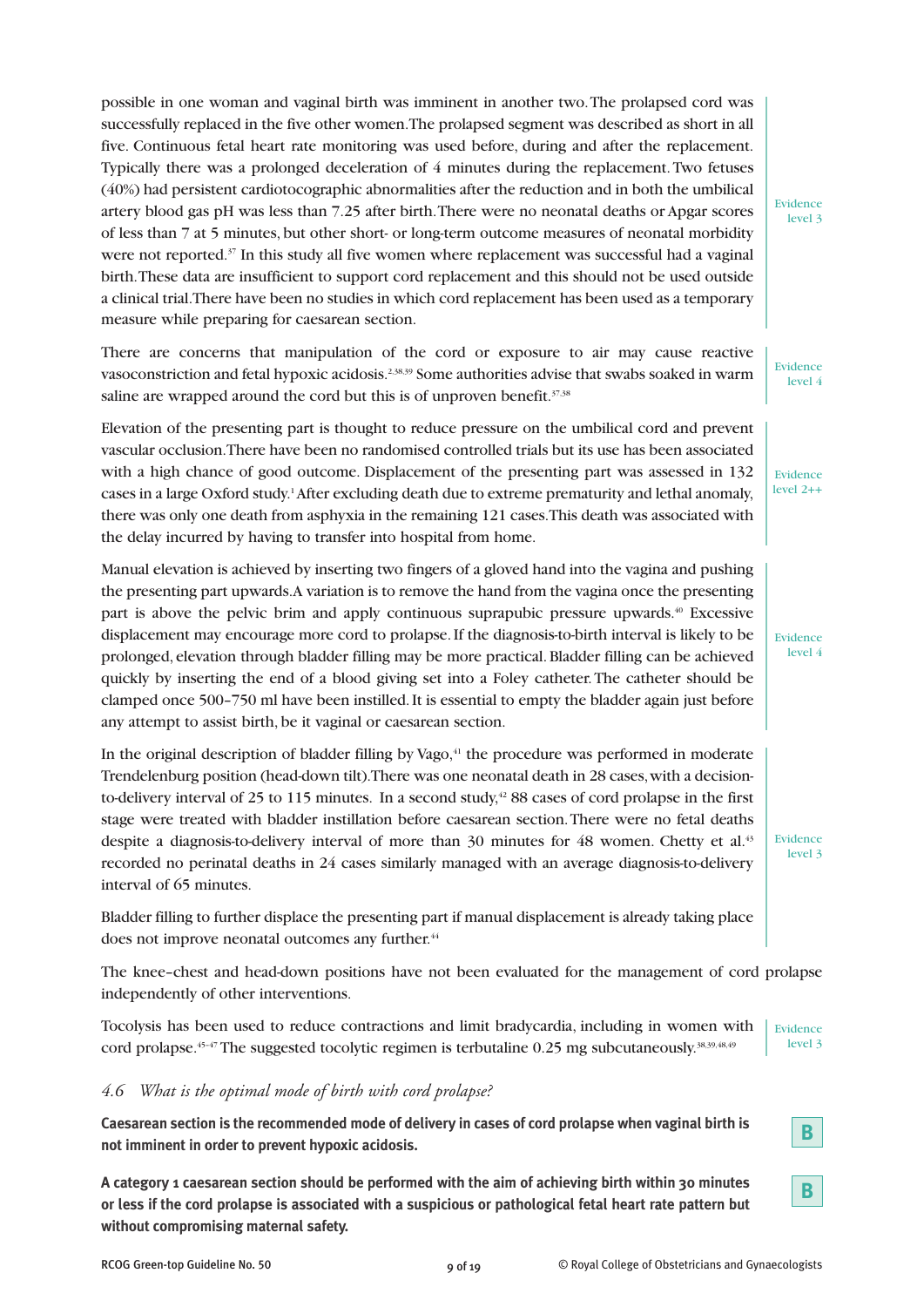**Category 2 caesarean birth can be considered for women in whom the fetal heart rate pattern is normal, but continuous assessment of the fetal heart trace is essential. If the cardiotocograph (CTG) becomes abnormal, re-categorisation to category 1 birth should immediately be considered.**

**Discussion with the anaesthetist should take place to decide on the appropriate form of anaesthesia. Regional anaesthesia can be considered in consultation with an experienced anaesthetist.**

**Verbal consent is satisfactory for category 1 caesarean section.**

**Vaginal birth, in most cases operative, can be attempted at full dilatation if it is anticipated that birth would be accomplished quickly and safely, using standard techniques and taking care to avoid impingement of the cord when possible.**

**Breech extraction is appropriate under some circumstances, for example, after internal podalic version for a second twin.**

**A practitioner competent in the resuscitation of the newborn should attend all births that follow cord prolapse.**

**Paired cord blood samples should be taken for pH and base excess measurement.**

Caesarean section is associated with a lower perinatal mortality and reduced risk of Apgar score less than 3 at 5 minutes compared to spontaneous vaginal birth in cases of cord prolapse when vaginal birth is not imminent.<sup>9</sup> However, when vaginal birth is imminent, outcomes are similar or better compared with caesarean section.<sup>1,8</sup>

There is poor correlation between the decision-to-delivery interval (DDI) and umbilical cord pH.<sup>50–53</sup> The 30-minute DDI is the acknowledged target for category 1 caesarean section [http://www.nhsla. com/safety/Documents/CNST%20Maternity%20Standards%202013-14.pdf].54 The unit average interval between decision and childbirth for fetal concern in maternity departments in the UK ranges between 30 and 40 minutes,<sup>49</sup> but in the National Sentinel Caesarean Section Audit,<sup>55</sup> for cases with cord prolapse the median interval was 17 minutes and 75% of births were performed within less than 26 minutes (interquartile range 12–26). It has been acknowledged that maternal safety and attention to the individual woman is more important than fixation on time targets.<sup>56</sup>

For women at and beyond  $26^{+0}$  weeks with a pathological fetal heart rate pattern on transfer from home, emergency birth should be advised as dictated by national guidelines.<sup>57</sup> For women with a pathological pattern at less than 26+0 weeks, a discussion of the chance of (healthy) survival should take place.

With modern techniques, the complications of general anaesthesia are rare but still higher than for regional anaesthesia.58 The use of temporary measures, as described above, can reduce cord compression, making regional anaesthesia the technique of choice.<sup>51</sup> Repeated attempts at regional anaesthesia should be avoided.

One case report described a spinal anaesthetic sited while the pregnant woman was in the knee-chest position because of an anticipated difficult intubation.<sup>59</sup> This case was successful, but it has been criticised by others.<sup>60</sup> At present this is not recommended.

In a study in which 39 women with cord prolapse in the second stage of labour were supported to give birth vaginally, the percentage of babies with 5-minute Apgar scores of less than 7 was 5% for DDI less than 10 minutes, 30% for 10–20 minutes, and 71% for 20–30 minutes. There were no cases with a DDI of 30 minutes or more.<sup>42</sup>

One large retrospective study demonstrated that a mean DDI of 15 minutes (SD 9.5 minutes) is achievable in operative vaginal births in a labour room (and an interval of 30 minutes for Evidence level 2+

 $\checkmark$ 

 $\checkmark$ 



|--|

 $\checkmark$ 

| .viden<br>-F<br>œ |  |
|-------------------|--|
| el 2<br>۳         |  |

Evidence level 4

Evidence level 1+

Evidence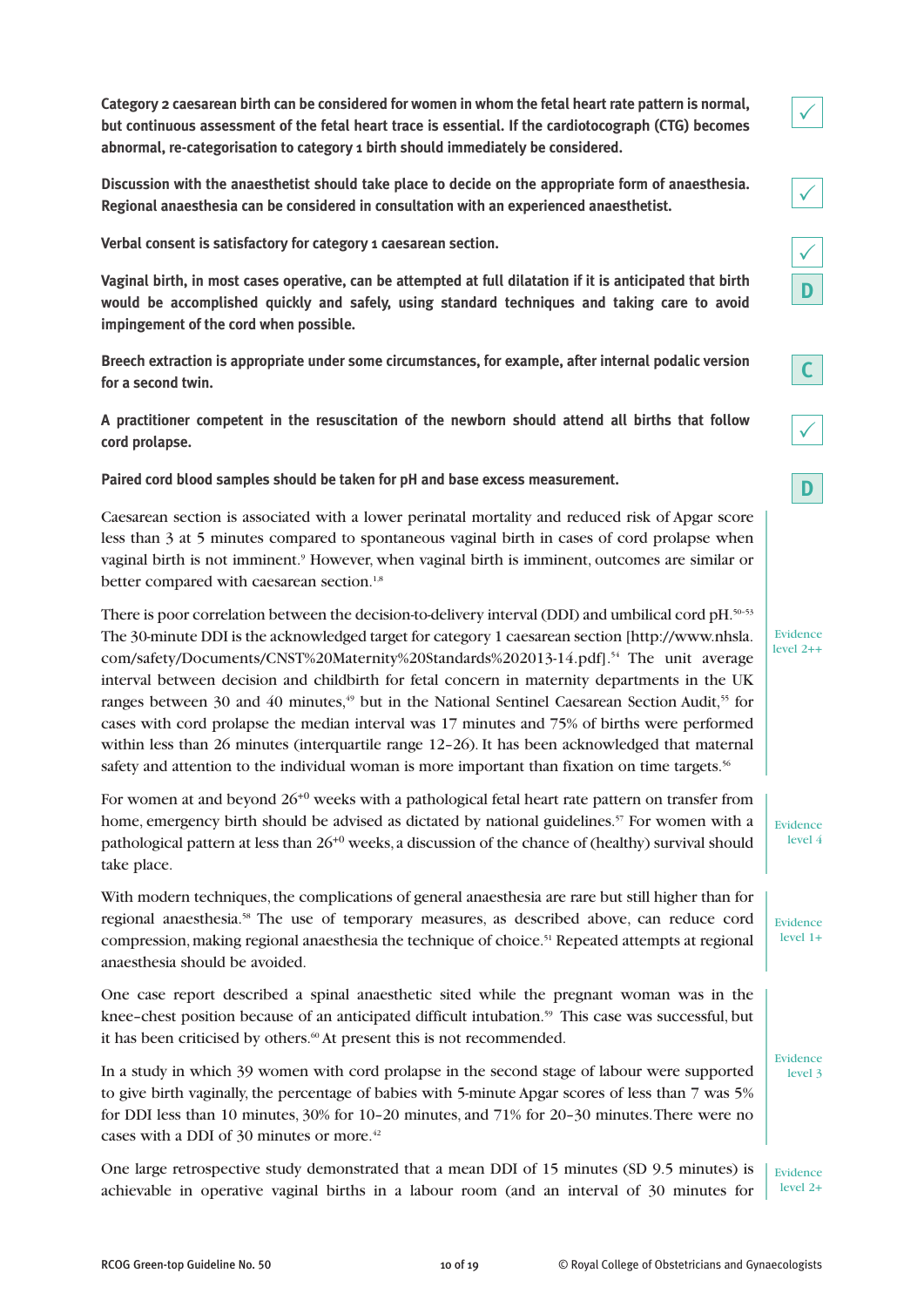assisted births in an operating theatre) for urgent indications ('fetal distress'). $61$  However, another study showed that assisted vaginal birth for urgent indications took 27 minutes on average (SD 14 minutes). Further analysis showed that 41/91 (45%) gave birth within 20 minutes and the majority within 30 minutes.<sup>62</sup>

Evidence level 2+

Evidence level 2++

**D**

**D**

**D**

Evidence level 3

 $\sqrt{}$ 

 $\checkmark$ 

**D**

It is important that clinicians only attempt vaginal birth for those women with very favourable characteristics. It should also be remembered that any delays could be compounded by the possible need to then undertake a caesarean section.

In the Oxford study, $\frac{1}{1}$  the only case of birth asphyxia was associated with an emergency caesarean section after unplanned home birth had initially started. There were 21 forceps births for viable fetuses with cord prolapse, all of which were successful. Of surviving fetuses that were born vaginally, none had a 5-minute Apgar score of less than 7 or an arterial cord pH of less than 7.1. The DDI was 20 minutes or less in 31 of 32 vaginal births and 30 minutes or less in the remaining case.

The operator should choose the instrument most appropriate to the clinical circumstances and their level of skill. Forceps- and vacuum-assisted births have different benefit and risk profiles.<sup>63,64</sup> A recent study showed no difference in neonatal outcomes for fetal distress<sup>61</sup> but the two instruments have not been compared directly in the context of cord prolapse. Evidence level 3

Neonates born alive after cord prolapse are highly likely to require resuscitation, as evidenced by a high rate of low Apgar scores: 21% at 1 minute and 7% at 5 minutes.<sup>1</sup> Evidence level 2++

The strong predictive value of a normal paired cord blood gas for the exclusion of intrapartum-related hypoxic ischaemic brain damage justifies the use of paired cord gas analysis in cord prolapse.<sup>49</sup> Evidence level 4

#### *4.7 What is the optimal management in community settings?*

**Midwives should assess the risk of cord prolapse for women requesting home birth or birth in centres without facilities for immediate caesarean section and at the start of labour in the community.**

**Women with known cord prolapse should be advised by telephone to assume the knee–chest face-down position while waiting for hospital transfer.**

**During emergency ambulance transfer, the knee–chest position is potentially unsafe and the exaggerated Sims position (left lateral with pillow under hip) should be used.**

**All women with cord prolapse should be advised to be transferred to the nearest consultant-led unit for birth, unless an immediate vaginal examination by a competent professional reveals that a spontaneous vaginal birth is imminent.**

**The presenting part should be elevated during transfer either manually or by using bladder distension. It is recommended that community midwives carry a Foley catheter for this purpose and equipment for fluid infusion.**

**To prevent vasospasm, there should be minimal handling of loops of cord lying outside the vagina.**

It has been advised that it is essential for a careful risk assessment by the midwifery team to take place before a home birth or births in centres without facilities for caesarean section are advised and supported.<sup>65</sup>

Perinatal mortality is increased by more than ten-fold when cord prolapse occurs outside hospital compared to inside the hospital<sup>36</sup> and neonatal morbidity is also increased in this circumstance. A small case series noted that of five cases of cord prolapse, there were three perinatal deaths, all after transfer in from neighbourhood clinics. The other two cases that were diagnosed and gave birth in hospital had infants with normal neurological assessment at 2 years of age.<sup>66</sup>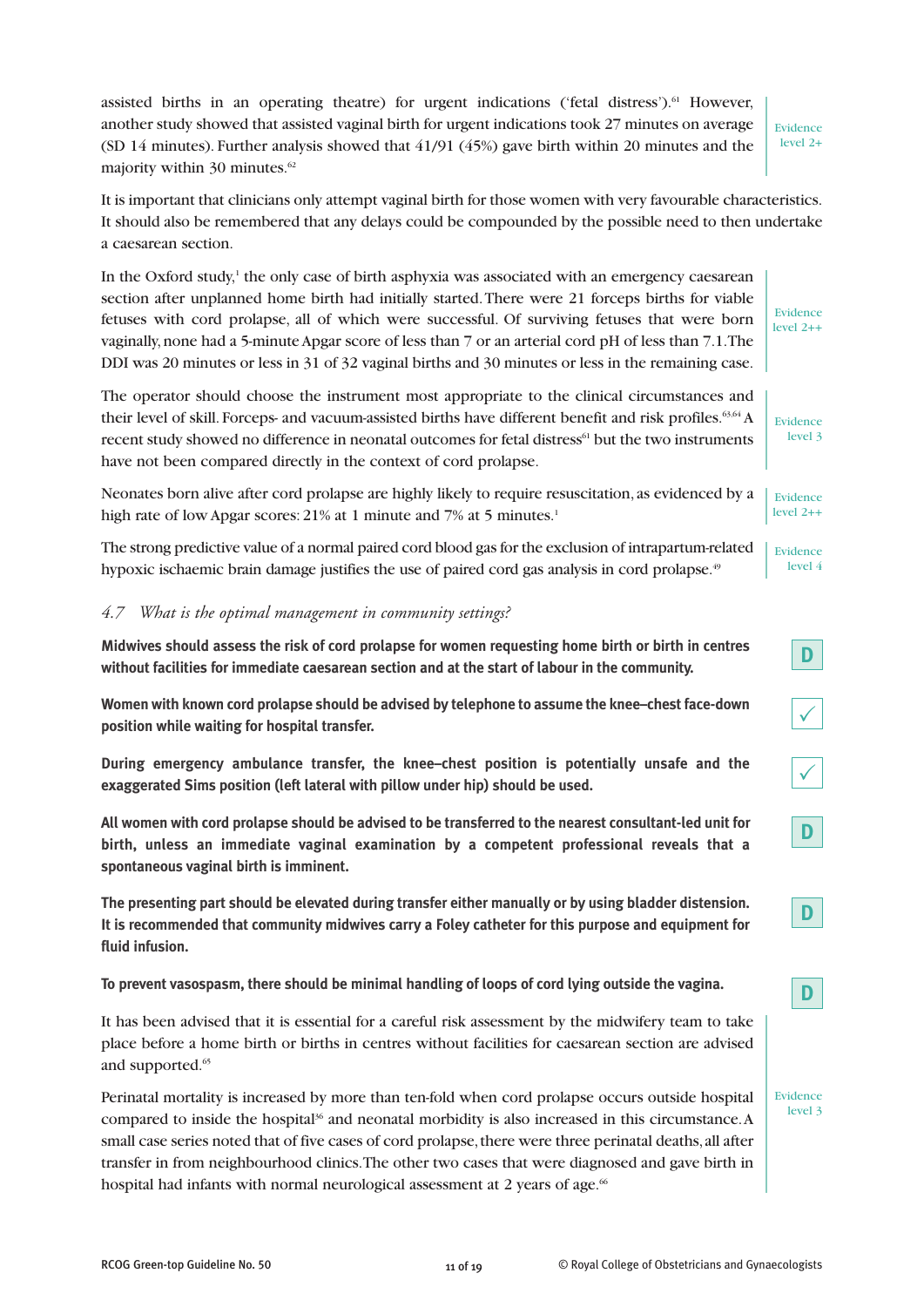Elevation of the presenting part during transfer may prevent cord compression.<sup>67,68</sup>

There are concerns that manipulation of the cord or exposure to air may cause reactive vasoconstriction and fetal hypoxic acidosis.2,38,39 Some authorities advise that swabs soaked in warm saline are wrapped around the cord but this is of unproven benefit.<sup>37,38</sup>

#### *4.8 What is the optimal management of cord prolapse at the threshold of viability?*

**Expectant management should be discussed for cord prolapse complicating pregnancies with a gestational age at the threshold of viability (23+0 to 24+6 weeks).**

**Clinicians should be aware that there is no evidence to support replacement of the cord into the uterus when prolapse occurs at or before the threshold of viability.**

**Women should be counselled on both continuation and termination of pregnancy following cord prolapse at the threshold of viability.**

At the threshold of viability  $(23^{+0}$  to  $24^{+6}$  weeks), temporary measures have been recorded for periods up to  $3$  weeks.<sup>2,69-71</sup> Evidence level 3

Some women might prefer to choose termination of pregnancy, perhaps after a short period of observation to see if labour commences spontaneously. Late termination of pregnancy requires specialist expertise and should only be performed in context of recommendations of the RCOG.<sup>72</sup> There should be a clear distinction between augmentation of labour with the intention of delivering a live baby and termination of the pregnancy where the intention is that the baby is not born alive, since if over 21+6 weeks, feticide must be considered.

There is one reported case of cord replacement at  $23^{+0}$  weeks of gestation. The woman was in labour and vaginal birth occurred after 8 hours. $37$  There have been no reports of cases in which uterine replacement of the cord was used to assist expectant management of cord prolapse at extreme preterm gestation.

There are no data to guide decisions about the timing of birth. It should be considered if there are signs of severe fetal compromise once viability has been reached or a gestational age associated with a reasonable neonatal outcome is achieved. Some women might prefer to run a high risk of fetal death in order to achieve a gestational age associated with a better chance of intact neonatal survival.

#### *4.9 Should delayed cord clamping (DCC) be used after cord prolapse?*

**Delayed cord clamping can be considered if a baby is uncompromised at birth.**

**Immediate resuscitation should take priority over DCC when the baby is unwell at birth.**

A Cochrane Review concluded that, in term infants, delayed cord clamping (DCC) should be assessed at each birth, especially in infants where access to good nutrition is poor, and this simple intervention may be advantageous.<sup>73</sup>

In a systematic review of preterm infants (less than  $37^{+0}$  weeks of gestation), DCC for up to 180 seconds was associated with fewer blood transfusions for anaemia, better circulatory stability, fewer intraventricular haemorrhages (all grades) and a lower risk of necrotising enterocolitis. The risk of death or high-grade intraventricular haemorrhage was not found to be significantly different.<sup>74</sup> The UK newborn resuscitation guideline 2010 states 'For uncompromised babies, a delay in cord clamping of at least one minute from the complete delivery of the infant, is now recommended.'75 The recommendation also states that most preterm babies are uncompromised and in need of stabilisation rather than resuscitation and therefore the recommendation might be equally applied to them as it is to uncompromised babies at term.

**D**

**B**

Evidence level 4

Evidence level 3

 $\checkmark$ 

**D**

Evidence level 3

Evidence level 4

**D**

Evidence  $level 1+$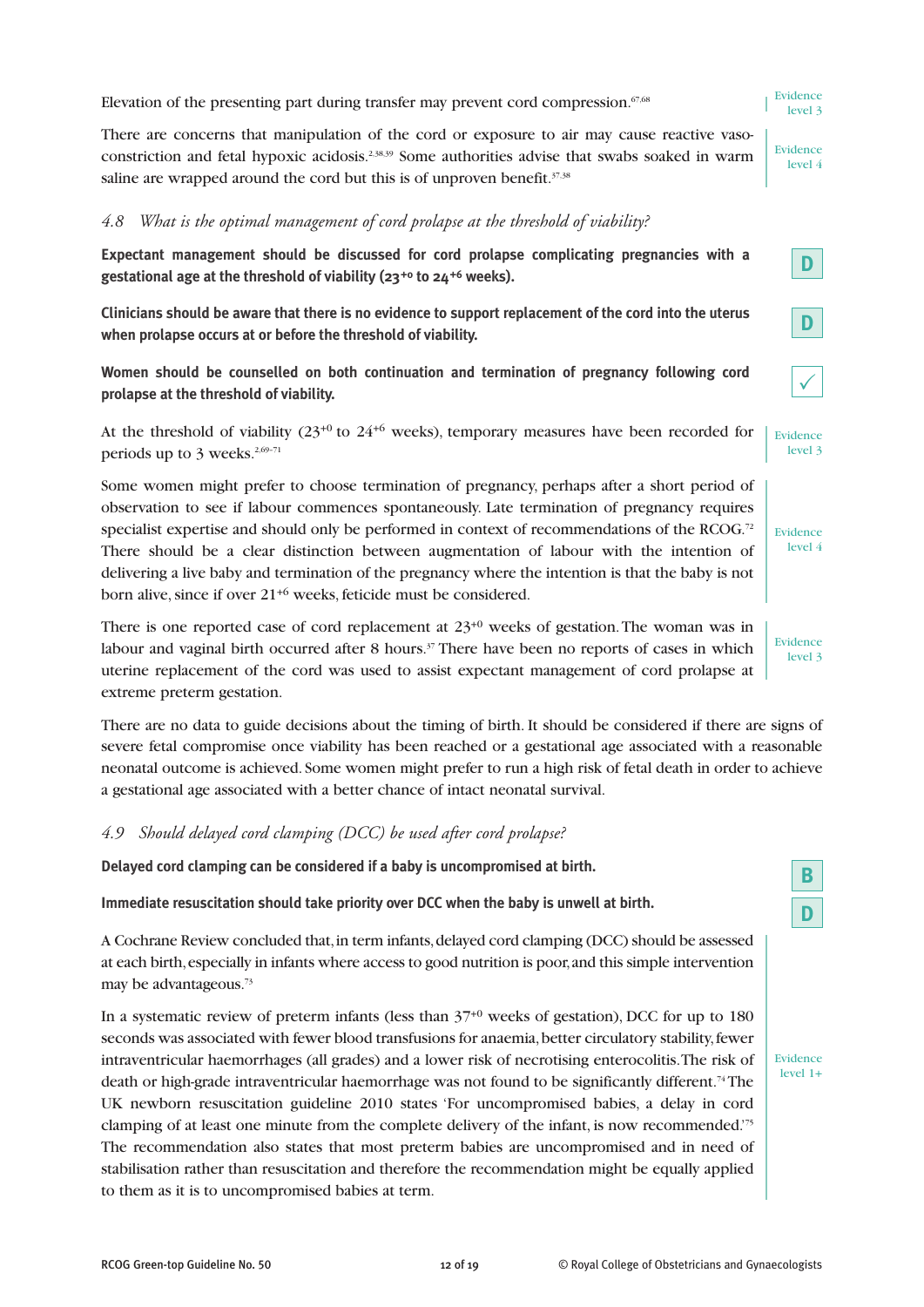Most studies have excluded babies who require resuscitation at birth. There is, therefore, insufficient evidence to make a recommendation for babies requiring resuscitation.76

# **5. Clinical governance**

#### *5.1 Explanation of events*

**An opportunity to discuss the events should be offered to the woman (possibly with her companions in labour) at a mutually convenient time.**

After obstetric emergencies, women can be psychologically affected by postnatal depression, posttraumatic stress disorder or fear of further childbirth. Women with cord prolapse and those who undergo urgent transfer to hospital might be particularly vulnerable to emotional problems.<sup>67</sup>

#### *5.2 Training*

**All staff involved in maternity care should receive training in the management of obstetric emergencies including the management of cord prolapse.**

**Training for cord prolapse should be multidisciplinary and include team rehearsals.**

Updates on the management of obstetric emergencies (including the interpretation of fetal heart rate patterns) are a proactive approach to risk management. CNST [http://www.nhsla.com/safety/ Documents/CNST%20Maternity%20Standards%202013-14.pdf], CNORIS [http://www.clo.scot. nhs.uk/our-services/cnoris.aspx] and Welsh Risk Pool [http://www.wales.nhs.uk/sitesplus/955/ page/52730] standards currently mandate that all staff involved in maternity care should attend regular multidisciplinary rehearsals (skill drills) including the management of cord prolapse according to a local training needs analysis (see Appendix 1).

The Simulation and Fire-drill Evaluation (SaFE) Study showed that practical, multidisciplinary, obstetric emergency training increased midwives' and doctors' knowledge of emergency management<sup>77</sup> and improved the management of simulated obstetric emergencies in general.<sup>78,79</sup>

One study of training did not demonstrate any benefit for the management of cord prolapse;<sup>80</sup> in contrast, a SaFE follow-up study looking at the effect of multidisciplinary training on the management of cord prolapse, using a retrospective cohort design with historical controls, found a reduction in median diagnosis-to-birth times from 25 minutes to 14.5 minutes, without any increase in the use of general anaesthesia and a slight increase in the use of regional anaesthesia. There was also a significant increase in the conduct of recommended actions to alleviate cord compression post training, which was associated with improved neonatal outcomes.<sup>81</sup>

#### *5.3 Clinical incident reporting*

**Clinical incident forms should be submitted for all cases of cord prolapse.**

Currently the CNST [http://www.nhsla.com/safety/Documents/CNST%20Maternity%20Standards%202013-14.pdf] encourages that all cases of cord prolapse are investigated.

#### *5.4 Documentation*

**Preformatted sheets should be considered for the recording of clinical events related to cord prolapse.**

Preformatted sheets improved the documentation of a simulated obstetric emergency<sup>82</sup> and should be considered for the recording of clinical events (see Appendix 2).





| Evidence |  |
|----------|--|
| vel      |  |







Evidence level 1+

Evidence level 2–



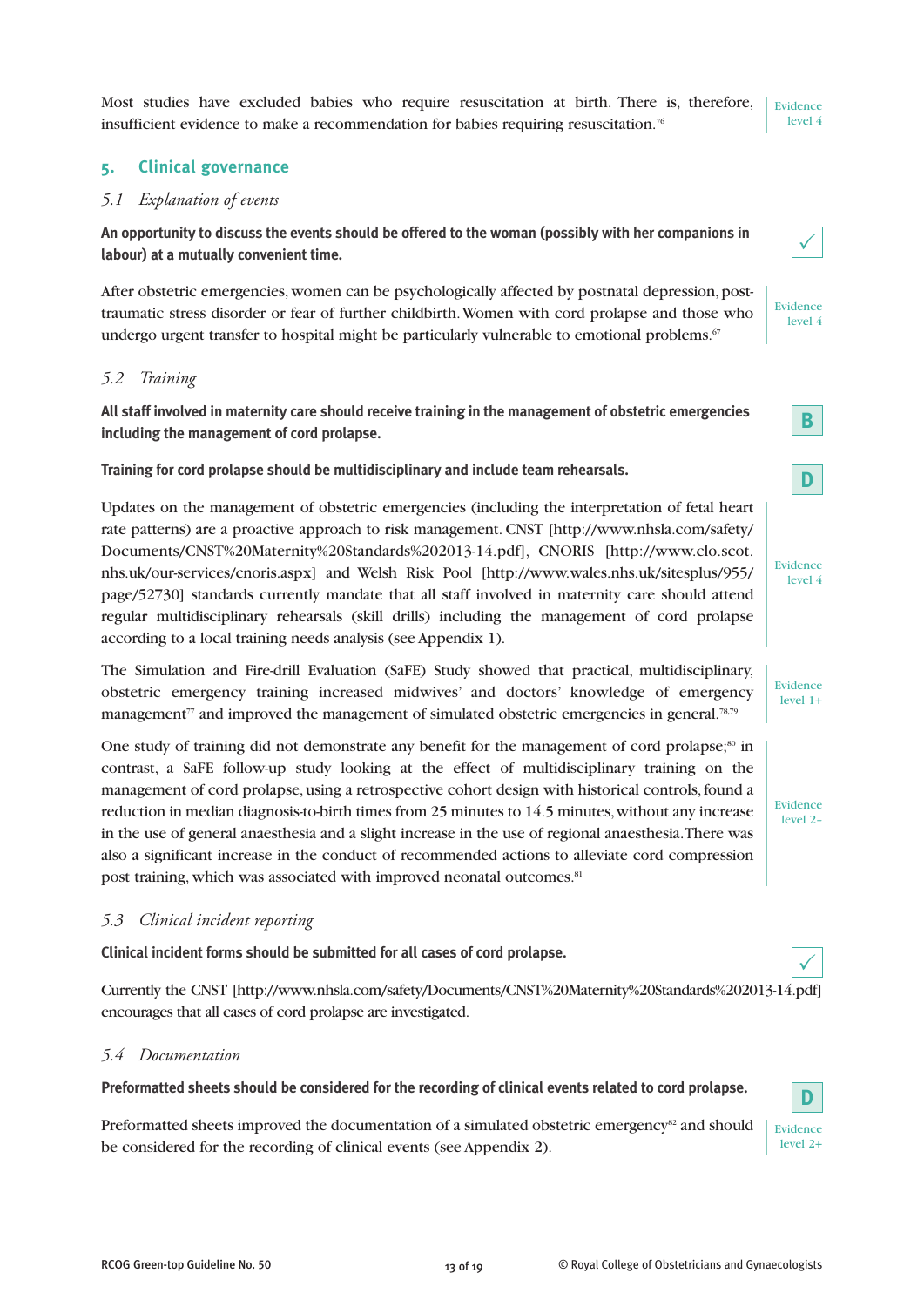#### **6. Recommendations for future research**

- Prospective study of diagnosis–birth interval for spontaneous and assisted vaginal births and category 1 caesarean sections in cases of cord prolapse, combined with outcomes at appropriate long-term follow-up.
- Should cord replacement be used in cases at the threshold of viability?

#### **7. Auditable topics**

- Audit of the management of cord prolapse in hospital settings (100%).
- Audit of the management of cord prolapse in community settings (100%).
- Synthesis of critical analyses of adverse outcomes related to cord prolapse (100%).
- Proportion of cases of cord prolapse that were incident reported (100%).

#### **References**

- 1. Murphy DJ, MacKenzie IZ. The mortality and morbidity associated with umbilical cord prolapse. *Br J Obstet Gynaecol* 1995;102:826–30.
- 2. Lin MG. Umbilical cord prolapse. *Obstet Gynecol Surv* 2006;61:269–77.
- 3. Myles TJ. Prolapse of the umbilical cord. *J Obstet Gynaecol Br Emp* 1959;66:301–10.
- 4. Cope E. Presentation and prolapse of umbilical cord; an analysis of 350 cases. *J Obstet Gynaecol Br Emp* 1951;58:259–71.
- 5. Dilbaz B, Ozturkoglu E, Dilbaz S, Ozturk N, Sivaslioglu AA, Haberal A. Risk factors and perinatal outcomes associated with umbilical cord prolapse. *Arch Gynecol Obstet* 2006;274:104–7.
- 6. Boyle JJ, Katz VL. Umbilical cord prolapse in current obstetric practice. *J Reprod Med* 2005;50:303–6.
- 7. Kahana B, Sheiner E, Levy A, Lazer S, Mazor M. Umbilical cord prolapse and perinatal outcomes. *Int J Gynaecol Obstet* 2004;84:127–32.
- 8. Dare FO, Owolabi AT, Fasubaa OB, Ezechi OC. Umbilical cord prolapse: a clinical study of 60 cases seen at Obafemi Awolowo University Teaching Hospital, Ile-Ife. *East Afr Med J* 1998;75:308–10.
- 9. Critchlow CW, Leet TL, Benedetti TJ, Daling JR. Risk factors and infant outcomes associated with umbilical cord prolapse: a population-based case-control study among births in Washington State. *Am J Obstet Gynecol* 1994;170:613–8.
- 10. Ylä-Outinen A, Heinonen PK, Tuimala R. Predisposing and risk factors of umbilical cord prolapse. *Acta Obstet Gynecol Scand* 1985;64:567–70.
- 11. Woo JS, Ngan YS, Ma HK. Prolapse and presentation of the umbilical cord. *Aust N Z J Obstet Gynaecol* 1983;23:142–5.
- 12. Panter KR, Hannah ME. Umbilical cord prolapse: so far so good? *Lancet* 1996;347:74.
- 13. Faiz SA, Habib FA, Sporrong BG, Khalil NA. Results of delivery in umbilical cord prolapse. *Saudi Med J* 2003;24:754–7.
- 14. Centre for Maternal and Child Enquiries (CMACE). *Perinatal Mortality 2008: United Kingdom.* London: CMACE; 2010.
- 15. Maternal and Child Health Research Consortium. *Confidential Enquiry into Stillbirths and Deaths in Infancy. 7th Annual Report Focusing on Breech Presentation at Onset of Labour, Obstetric Anaesthesia – Delays and Complications, Cardiotocograph Education Survey and Sudden Unexpected Deaths in Infancy – Pathology.* London: Maternal and Child Health Research Consortium; 2000.
- 16. Confidential Enquiry into Maternal and Child Health (CEMACH). *Perinatal Mortality 2006: England, Wales and Northern Ireland.* London: CEMACH; 2008.
- 17. Johnson KC, Daviss BA. Outcomes of planned home births with certified professional midwives: large prospective study in North America. *BMJ* 2005;330:1416.
- 18. Harbour R, Miller J.A new system for grading recommendations in evidence based guidelines. *BMJ* 2001;323:334–6.
- 19. Uygur D, Kiş S, Tuncer R, Özcan FS, Erkaya S. Risk factors and infant outcomes associated with umbilical cord prolapse. *Int J Gynaecol Obstet* 2002;78:127–30.
- 20. Yamada T, Kataoka S, Takeda M, Kojima T, Yamada T, Morikawa M, et al. Umbilical cord presentation after use of a trans-cervical balloon catheter. *J Obstet Gynaecol Res* 2013;39:658–62.
- 21. Usta IM, Mercer BM, Sibai BM. Current obstetrical practice and umbilical cord prolapse. *Am J Perinatol* 1999;16:479–84.
- 22. Skupski DW, Harrison-Restelli C, Dupont RB. External cephalic version: an approach with few complications. *Gynecol Obstet Invest* 2003;56:83–8.
- 23. Hofmeyr GJ, Lawrie TA. Amnioinfusion for potential or suspected umbilical cord compression in labour. *Cochrane Database Syst Rev* 2012;(1):CD000013.
- 24. Smyth RM, Alldred SK, Markham C. Amniotomy for shortening spontaneous labour. *Cochrane Database Syst Rev* 2013;(1):CD006167.
- 25. McDaniels HR, Umezaki H, Harer WB, Valenzuela GJ. Is umbilical cord prolapse secondary to fetal acidemia? *Prenat Neonat Med* 2001;6:129–32.
- 26. Clark DO, Copeland W, Ullery JC. Prolapse of the umbilical cord. A study of 117 cases. *Am J Obstet Gynecol* 1968;101:84–90.
- 27. Hershkovitz R, Silberstein T, Sheiner E, Shoham-Vardi I, Holcberg G, Katz M, et al. Risk factors associated with true knots of the umbilical cord. *Eur J Obstet Gynecol Reprod Biol* 2001;98:36–9.
- 28. Burshtein S, Levy A, Holcberg G, Zlotnik A, Sheiner E. Is single umbilical artery an independent risk factor for perinatal mortality? *Arch Gynecol Obstet* 2011;283:191–4.
- 29. Dare MR, Middleton P, Crowther CA, Flenady VJ, Varatharaju B. Planned early birth versus expectant management (waiting) for prelabour rupture of membranes at term (37 weeks or more). *Cochrane Database Syst Rev* 2006;(1):CD005302.
- 30. Ezra Y, Strasberg SR, Farine D. Does cord presentation on ultrasound predict cord prolapse? *Gynecol Obstet Invest* 2003;56:6–9.
- 31. Kinugasa M, Sato T, Tamura M, Suzuki H, Miyazaki Y, Imanaka M. Antepartum detection of cord presentation by transvaginal ultrasonography for term breech presentation: potential prediction and prevention of cord prolapse. *J Obstet Gynaecol Res* 2007;33:612–8.
- 32. Phelan JP, Boucher M, Mueller E, McCart D, Horenstein J, Clark SL. The nonlaboring transverse lie. A management dilemma. *J Reprod Med* 1986;31:184–6.
- 33. Lewis DF, Robichaux AG, Jaekle RK, Salas A, Canzoneri BJ, Horton K, et al. Expectant management of preterm premature rupture of membranes and nonvertex presentation: what are the risks? *Am J Obstet Gynecol* 2007;196:566.e1–6.
- 34. National Institute for Health and Clinical Excellence. *Induction of labour.* NICE clinical guideline 70. Manchester: NICE; 2008.
- 35. Tejani S, Tejani N, Weiss RR, Nathanson H. Vasa previa. Diagnosis and management. *N Y State J Med* 1979;79:772–3.
- 36. Koonings PP, Paul RH, Campbell K. Umbilical cord prolapse. A contemporary look. *J Reprod Med* 1990;35:690–2.
- 37. Barrett JM. Funic reduction for the management of umbilical cord prolapse. *Am J Obstet Gynecol* 1991;165:654–7.
- 38. American Academy of Family Physicians. *Advanced Life Support in Obstetrics (ALSO) Instructor Manual.* 5th ed. Washington, DC: AAFP; 2012.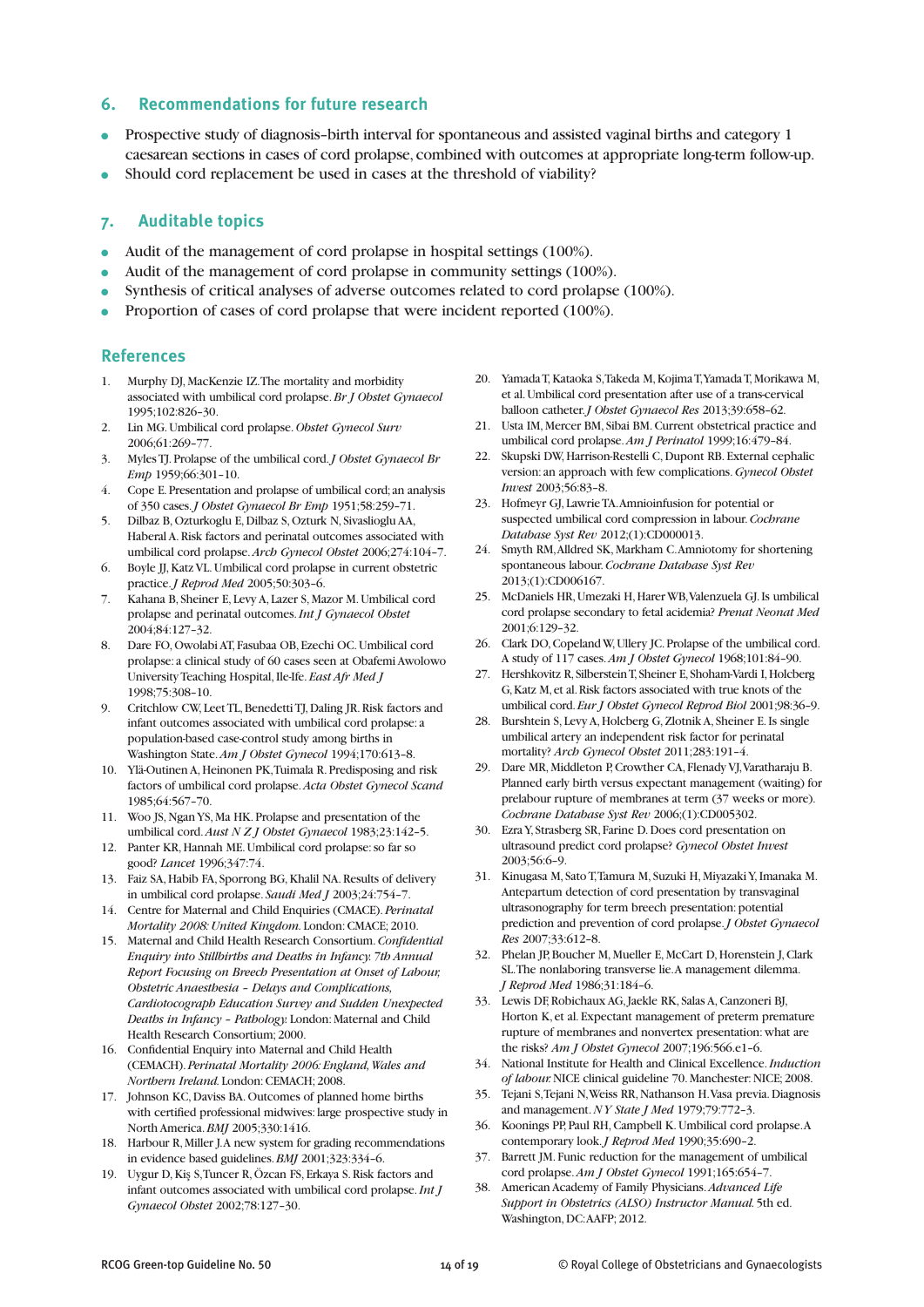- 39. Grady K, Howell C, Cox C, editors. *Managing Obstetric Emergencies and Trauma. The MOET Course Manual.* 2nd ed. London: RCOG Press; 2007.
- 40. World Health Organization, United Nations Population Fund, UNICEF, The World Bank. *Managing Complications in Pregnancy and Childbirth: A guide for midwives and doctors.* Geneva: WHO; 2007.
- 41. Vago T. Prolapse of the umbilical cord: a method of management. *Am J Obstet Gynecol* 1970;107:967–9.
- 42. Caspi E, Lotan Y, Schreyer P. Prolapse of the cord: reduction of perinatal mortality by bladder instillation and cesarean section. *Isr J Med Sci* 1983;19:541–5.
- 43. Chetty RM, Moodley J. Umbilical cord prolapse. *S Afr Med J* 1980;57:128–9.
- 44. Bord I, Gemer O, Anteby EY, Shenhav S. The value of bladder filling in addition to manual elevation of presenting fetal part in cases of cord prolapse. *Arch Gynecol Obstet* 2011;283:989–91.
- 45. Ingemarsson I, Arulkumaran S, Ratnam SS. Single injection of terbutaline in term labor. I. Effect on fetal pH in cases with prolonged bradycardia. *Am J Obstet Gynecol* 1985;153:859–65.
- 46. Katz Z, Shoham Z, Lancet M, Blickstein I, Mogilner BM, Zalel Y. Management of labor with umbilical cord prolapse: a 5-year study. *Obstet Gynecol* 1988;72:278–81.
- 47. Katz Z, Lancet M, Borenstein R. Management of labor with umbilical cord prolapse. *Am J Obstet Gynecol* 1982;142:239–41.
- 48. Module 10. Cord Prolapse. In: Winter C, Crofts J, Laxton C, Barnfield S, Draycott T, editors. *PROMPT: PRactical Obstetric Multi-Professional Training. Practical locally based training for obstetric emergencies. Course Manual.* 2nd ed. Cambridge: Cambridge University Press; 2012. p.169–78.
- 49. National Collaborating Centre for Women's and Children's Health. *Intrapartum care: care of healthy women and their babies during childbirth.* London: RCOG Press; 2007.
- 50. Tan WC, Tan LK, Tan HK, Tan AS. Audit of 'crash' emergency caesarean sections due to cord prolapse in terms of response time and perinatal outcome. *Ann Acad Med Singapore* 2003;32:638–41.
- 51. Bloom SL, Leveno KJ, Spong CY, Gilbert S, Hauth JC, Landon MB, et al.; National Institute of Child Health and Human Development Maternal-Fetal Medicine Units Network. Decision-to-incision times and maternal and infant outcomes. *Obstet Gynecol* 2006;108:6–11.
- 52. Thomas J, Paranjothy S, James D. National cross sectional survey to determine whether the decision to delivery interval is critical in emergency caesarean section. *BMJ* 2004;328:665.
- 53. MacKenzie IZ, Cooke I. What is a reasonable time from decision-to-delivery by caesarean section? Evidence from 415 deliveries. *BJOG* 2002;109:498–504.
- 54. National Institute for Health and Clinical Excellence. *Caesarean section.* NICE clinical guideline 132. Manchester: NICE; 2011.
- 55. Thomas J, Paranjothy S; Royal College of Obstetricians and Gynaecologists Clinical Effectiveness Support Unit. *The National Sentinel Caesarean Section Audit Report*. London: RCOG Press; 2001.
- 56. Royal College of Obstetricians and Gynaecologists, Royal College of Anaesthetists. *Classification of urgency of caesarean section – a continuum of risk.* Good Practice No. 11. London: RCOG; 2010.
- 57. National Institute for Health and Clinical Excellence. *Intrapartum care: Care of healthy women and their babies during childbirth.* NICE clinical guideline 55. Manchester: NICE; 2007.
- 58. Afolabi BB, Lesi AF, Merah NA. Regional versus general anaesthesia for caesarean section. *Cochrane Database Syst Rev* 2012;(10):CD004350.
- 59. Ginosar Y, Weiniger C, Elchalal U, Davidson E. Emergency Cesarean delivery for umbilical cord prolapse: the head-down, knee-chest prone position for spinal anesthesia. *Can J Anaesth* 2008;55:612–5.
- 60. McKeen D, George RB, Shukla R. We "can do it" does not mean we "should do it": obesity, umbilical cord prolapse, and spinal anesthesia in the knee-chest position. *Can J Anaesth* 2009;56:168–9.
- 61. Murphy DJ, Koh DK. Cohort study of the decision to delivery interval and neonatal outcome for emergency operative vaginal delivery. *Am J Obstet Gynecol* 2007;196:145.e1–7.
- 62. Okunwobi-Smith Y, Cooke I, MacKenzie IZ. Decision to delivery intervals for assisted vaginal vertex delivery. *BJOG* 2000;107:467–71.
- 63. Royal College of Obstetricians and Gynaecologists. *Operative vaginal delivery.* Green-top Guideline No. 26. London: RCOG; 2011.
- 64. Altaras M, Potashnik G, Ben-Adereth N, Leventhal H. The use of vacuum extraction in cases of cord prolapse during labor. *Am J Obstet Gynecol* 1974;118:824–30.
- 65. Richardson J. Supervisory issues: lessons to learn from a home birth. *Br J Midwifery* 2009;17:710–2.
- 66. Kamoshita E, Amano K, Kanai Y, Mochizuki J, Ikeda Y, Kikuchi S, et al. Effect of the interval between onset of sustained fetal bradycardia and cesarean delivery on long-term neonatal neurologic prognosis. *Int J Gynaecol Obstet* 2010;111:23–7.
- 67. Weston R. When birth goes wrong. *Pract Midwife* 2001;4:10–2.
- 68. Patterson C. Managing cord prolapse at a home birth. *Pract Midwife* 2005;8:34–5.
- 69. Leong A, Rao J, Opie G, Dobson P. Fetal survival after conservative management of cord prolapse for three weeks. *BJOG* 2004;111:1476–7.
- 70. Nizard J, Cromi A, Molendijk H, Arabin B. Neonatal outcome following prolonged umbilical cord prolapse in preterm premature rupture of membranes. *BJOG* 2005;112:833–6.
- 71. Poetker DM, Rijhsinghani A. Fetal survival after umbilical cord prolapse for more than three days. A case report. *J Reprod Med* 2001;46:776–8.
- 72. Royal College of Obstetricians and Gynaecologists. *The Care of Women Requesting Induced Abortion.* Evidence-based Clinical Guideline Number 7. London: RCOG Press; 2011.
- 73. McDonald SJ, Middleton P. Effect of timing of umbilical cord clamping of term infants on maternal and neonatal outcomes. *Cochrane Database Syst Rev* 2008;(2):CD004074.
- 74. Rabe H, Diaz-Rossello JL, Duley L, Dowswell T. Effect of timing of umbilical cord clamping and other strategies to influence placental transfusion at preterm birth on maternal and infant outcomes. *Cochrane Database Syst Rev* 2012;(8):CD003248.
- 75. Richmond S, Wyllie J. Newborn Life Support. In: Nolan JP, editor, Resuscitation Council (UK). *Resuscitation Guidelines 2010*. London: Resuscitation Council (UK); 2010. p.118–27.
- 76. Wyllie J. Recent changes to UK newborn resuscitation guidelines. *Arch Dis Child Fetal Neonatal Ed* 2012;97:F4–7.
- 77. Crofts JF, Ellis D, Draycott TJ, Winter C, Hunt LP, Akande VA. Change in knowledge of midwives and obstetricians following obstetric emergency training: a randomised controlled trial of local hospital, simulation centre and teamwork training. *BJOG* 2007;114:1534–41.
- 78. Crofts JF, Bartlett C, Ellis D, Hunt LP, Fox R, Draycott TJ. Training for shoulder dystocia: a trial of simulation using low-fidelity and high-fidelity mannequins. *Obstet Gynecol* 2006;108:1477–85.
- 79. Crofts JF, Bartlett C, Ellis D, Hunt LP, Fox R, Draycott TJ. Management of shoulder dystocia: skill retention 6 and 12 months after training. *Obstet Gynecol* 2007;110:1069–74.
- 80. Johanson RB, Menon V, Burns E, Kargramanya E, Osipov V, Israelyan M, et al. Managing Obstetric Emergencies and Trauma (MOET) structured skills training in Armenia, utilising models and reality based scenarios. *BMC Med Educ* 2002;2:5.
- 81. Siassakos D, Hasafa Z, Sibanda T, Fox R, Donald F, Winter C, et al. Retrospective cohort study of diagnosis–delivery interval with umbilical cord prolapse: the effect of team training. *BJOG* 2009;116:1089–96.
- 82. Crofts JF, Bartlett C, Ellis D, Fox R, Draycott TJ. Documentation of simulated shoulder dystocia: accurate and complete? *BJOG* 2008;115:1303–8.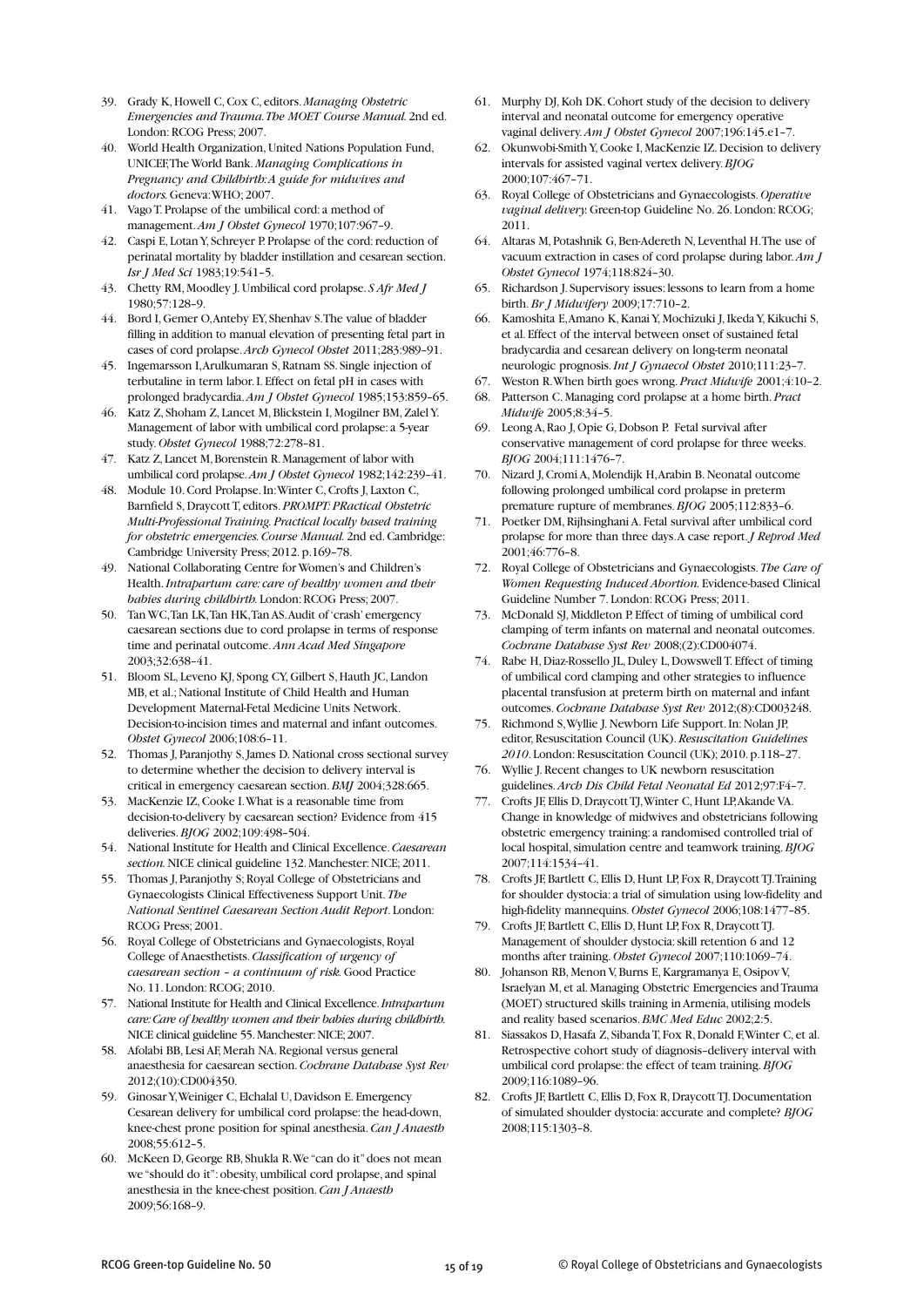# **Appendix I:** Suggested actions for management of cord prolapse

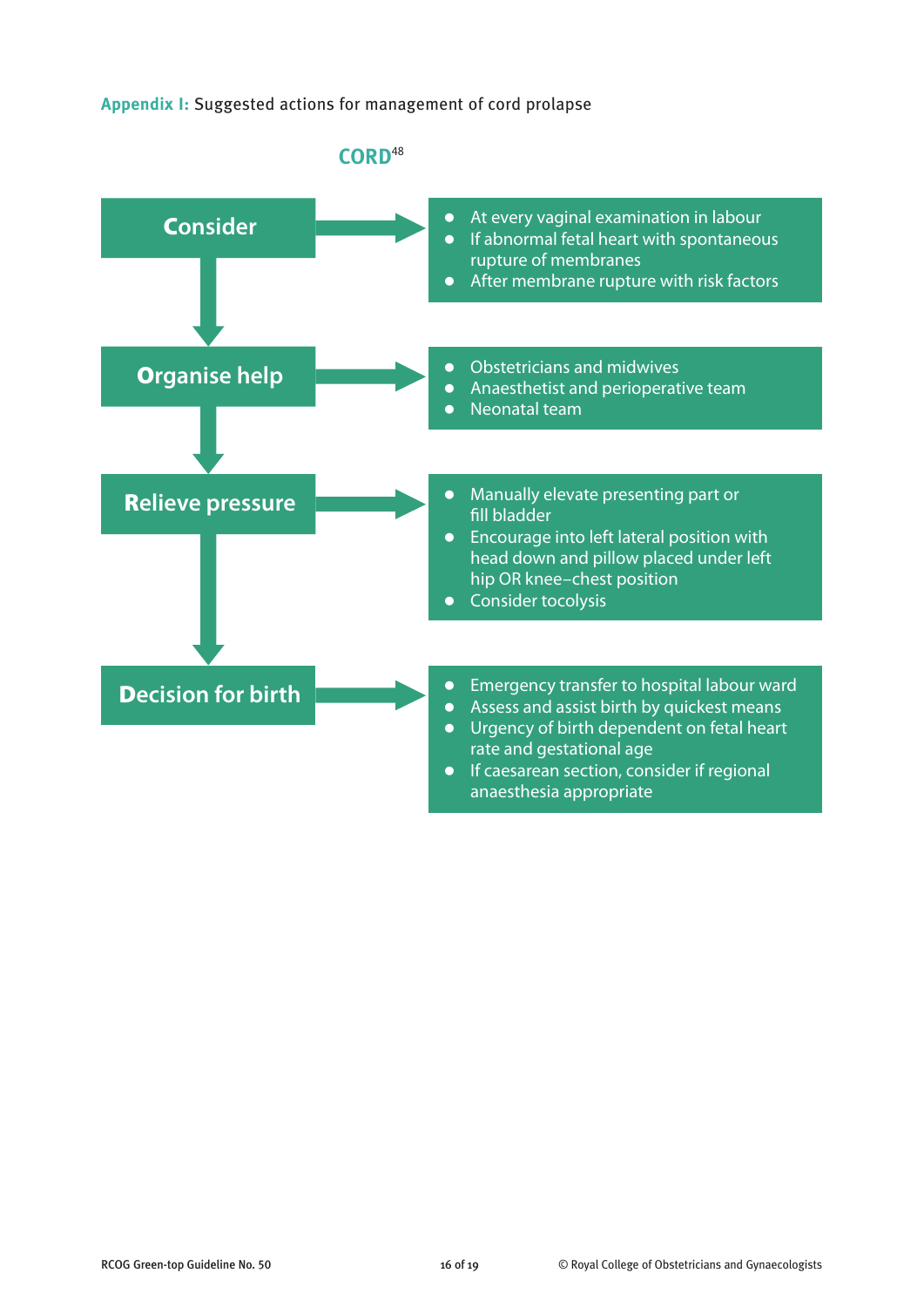|--|

# **Appendix II:** Cord prolapse documentation pro forma

Please tick the relevant boxes:

| Senior midwife called:                                                          | <b>Yes</b> | □            | <b>No</b>    |                     |                     |                    |  |
|---------------------------------------------------------------------------------|------------|--------------|--------------|---------------------|---------------------|--------------------|--|
| Time called:                                                                    |            | Time called: |              |                     |                     | Name:              |  |
| Obstetrician called:                                                            | Yes        | □            | No           |                     |                     |                    |  |
| Time called:                                                                    |            | Time called: |              |                     |                     |                    |  |
|                                                                                 |            |              |              |                     |                     |                    |  |
| Anaesthetist called:                                                            | Yes        |              | $\square$ No | $\Box$              |                     |                    |  |
|                                                                                 |            |              |              |                     |                     |                    |  |
| Time called:                                                                    |            |              |              | Time called:        |                     |                    |  |
| Neonatologist called:                                                           | Yes        | □            | <b>No</b>    | $\mathbf{L}$        |                     |                    |  |
| Time called:                                                                    |            |              |              | Time called:        |                     |                    |  |
| Diagnosed at home or hospital: Home $\Box$<br>Hospital $\Box$                   |            |              |              |                     |                     |                    |  |
| Time of diagnosis:                                                              |            |              |              |                     |                     |                    |  |
| Cervical dilation at diagnosis:cm                                               |            |              |              |                     |                     |                    |  |
|                                                                                 |            |              |              |                     |                     |                    |  |
| Procedures used in managing cord prolapse                                       |            |              |              |                     |                     |                    |  |
| Elevating the presenting part manually                                          |            |              |              | Yes                 | No                  | ΙI                 |  |
| Filling the bladder                                                             |            |              |              | Yes                 | No                  | ΙI                 |  |
| Left lateral, head tilted down / knee-chest position<br>(please circle)         |            |              |              |                     |                     |                    |  |
| Tocolysis with subcutaneous terbutaline                                         |            |              |              | Yes                 | No                  | $\perp$            |  |
| Mode of birth                                                                   |            |              |              | Mode of anaesthesia |                     |                    |  |
| Normal                                                                          |            |              |              |                     | General anaesthetic |                    |  |
| Forceps                                                                         |            |              |              | Spinal              |                     |                    |  |
| Ventouse                                                                        |            |              |              | Epidural            |                     |                    |  |
| Caesarean section                                                               |            |              |              | None                |                     |                    |  |
| Other                                                                           |            |              |              |                     |                     |                    |  |
|                                                                                 |            |              |              |                     |                     |                    |  |
| Neonatal outcome                                                                |            |              |              |                     |                     |                    |  |
| Apgar scores:                                                                   |            |              |              |                     | Weight:kg           |                    |  |
| $1$ min:                                                                        |            |              |              | Cord pH             |                     | <b>Base excess</b> |  |
| 5 mins:                                                                         |            |              |              | Venous:             |                     |                    |  |
| 10 mins                                                                         |            |              |              | Arterial:           |                     |                    |  |
| Admission to neonatal intensive care unit (NICU)/special care baby unit (SCBU): |            |              |              |                     |                     |                    |  |
| No<br>Yes<br>П<br>П                                                             |            |              |              |                     |                     |                    |  |
|                                                                                 |            |              |              |                     |                     |                    |  |
| Risk incident reporting form completed:<br>Yes<br>ΙI                            |            |              |              |                     |                     |                    |  |
|                                                                                 |            |              |              |                     |                     |                    |  |
|                                                                                 |            |              |              |                     |                     |                    |  |
| Mother debriefed<br>Yes                                                         | П          | No<br>П      |              |                     |                     |                    |  |
|                                                                                 |            |              |              |                     |                     |                    |  |
|                                                                                 |            |              |              |                     |                     |                    |  |
|                                                                                 |            |              |              |                     |                     |                    |  |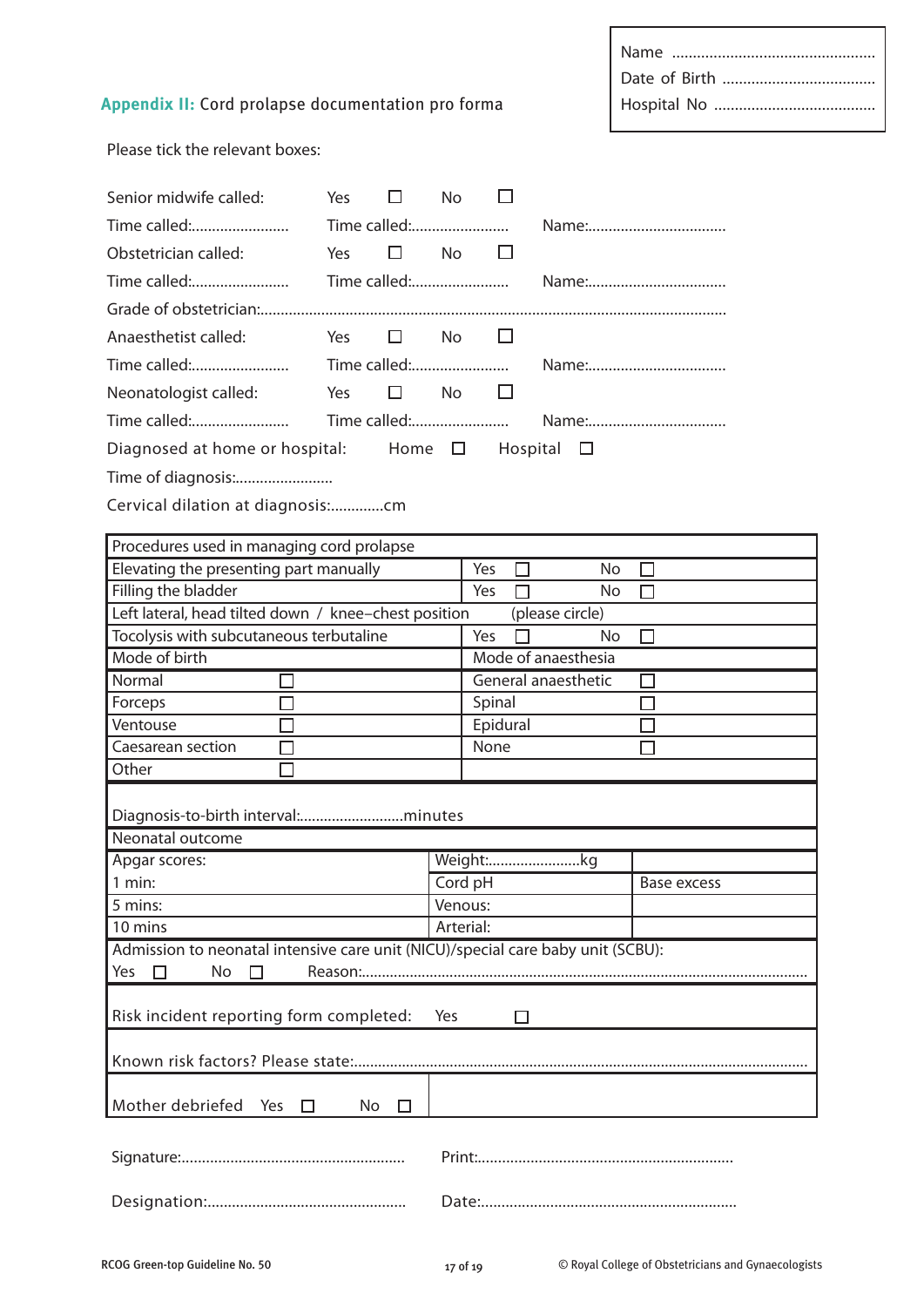# **Appendix III:** Explanation of guidelines and evidence levels

Clinical guidelines are: 'systematically developed statements which assist clinicians and patients in making decisions about appropriate treatment for specific conditions'. Each guideline is systematically developed using a standardised methodology. Exact details of this process can be found in Clinical Governance Advice No.1 *Development of RCOG Green-top Guidelines* (available on the RCOG website at http://www.rcog.org.uk/green-top-development). These recommendations are not intended to dictate an exclusive course of management or treatment. They must be evaluated with reference to individual patient needs, resources and limitations unique to the institution and variations in local populations. It is hoped that this process of local ownership will help to incorporate these guidelines into routine practice. Attention is drawn to areas of clinical uncertainty where further research may be indicated.

The evidence used in this guideline was graded using the scheme below and the recommendations formulated in a similar fashion with a standardised grading scheme.